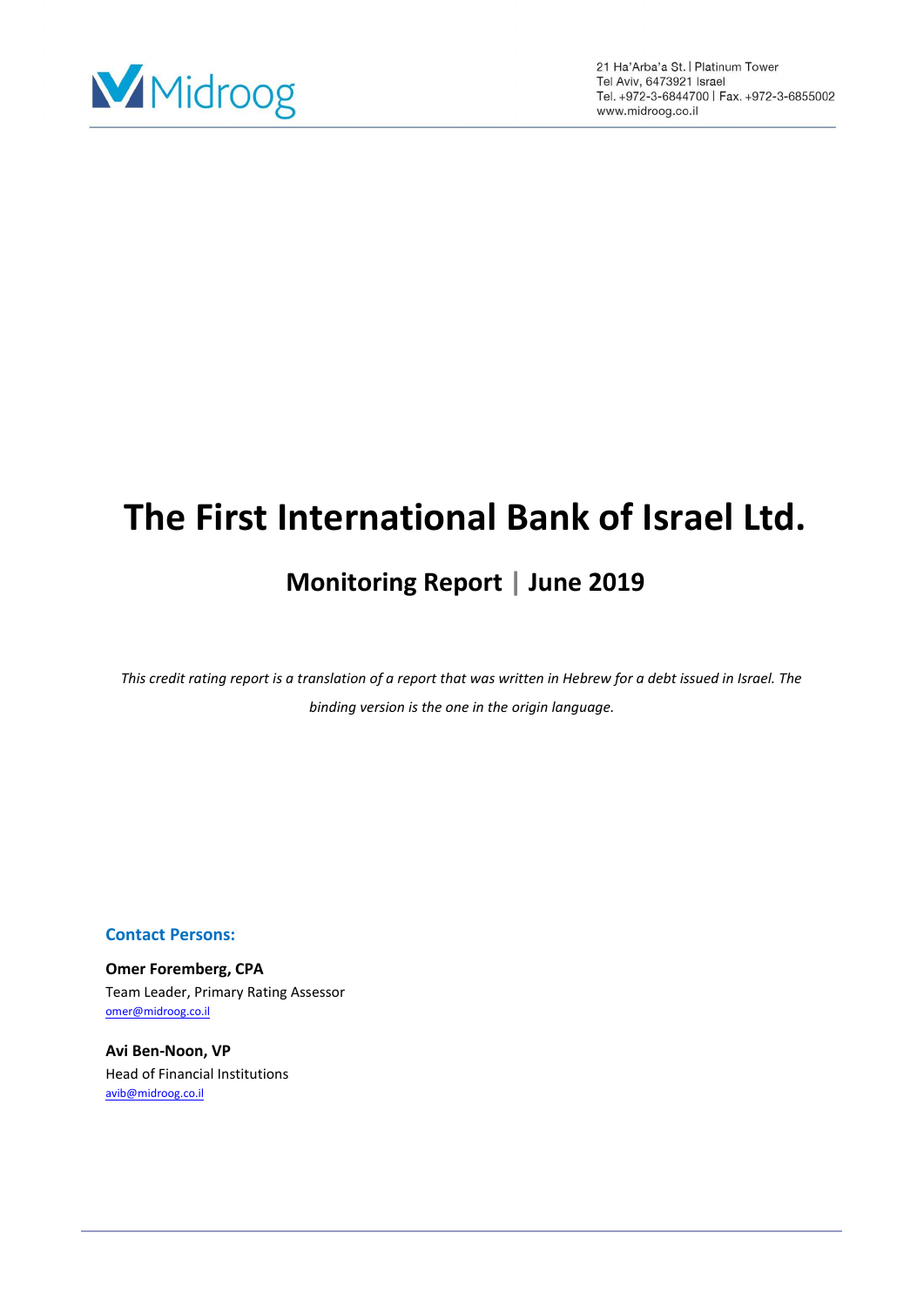## **The First International Bank of Israel Ltd**.

| <b>Baseline Credit Assessment (BCA)</b>                              | aa2.il      |                        |
|----------------------------------------------------------------------|-------------|------------------------|
| <b>Long-term Deposits and Bonds</b>                                  | Aaa.il      | <b>Outlook: Stable</b> |
| <b>Subordinated Notes (Lower Tier 2</b><br>Capital)                  | Aa1.il      | <b>Outlook: Stable</b> |
| <b>Subordinated Capital notes (Upper</b><br>Tier 2 Capital)          | Aa2.il(hyb) | <b>Outlook: Stable</b> |
| <b>Subordinated Notes with a loss</b><br>absorption mechanism (CoCo) | Aa3.il(hyb) | <b>Outlook: Stable</b> |
| <b>Short-term Deposits</b>                                           | $P-1$ .il   |                        |

**Midroog upgrades the Baseline Credit Assessment (BCA) of the First International Bank of Israel Ltd. (The "Bank") from aa3.il to aa2.il. The BCA's direction of development has been modified from positive to stable.** 

**As derived, the rating of the Bank's long-term deposits and senior debt have been upgraded from Aa1.il to Aaa.il, continuing to incorporate assumption for high government support, a two-notch uplift relative to the baseline credit assessment.**

**The ratings of subordinated and hybrid debts have been upgraded as follows: Subordinated notes (lower Tier 2 capital) from Aa2.il to Aa1.il, and the subordinated capital notes(upper Tier 2 capital) from Aa3.il (hyb) to Aa2.il (hyb). These ratings reflect the structural subordination of these debts relative to the Bank's senior debt, the seniority scale among the subordinated debts themselves and the impact of loss absorption mechanisms. Additionally, these subordinated debts rating likewise reflect an assumption of government support.**

**The rating of subordinated notes with a loss absorption mechanism (CoCo) through write-off or partial writeoff (classified as Tier 2 capital) has been raised from A1.il (hyb) to Aa3.il (hyb). This rating is one notch lower relative to the baseline credit assessment and three notches lower relative to the senior debt rating, reflecting the terms of this instrument, including contractual subordination and loss absorption mechanisms of this instrument, without the assumption of external support.**

**Additionally, Midroog affirms the P-1.il rating for short-term deposits.**

**The rating outlook of all liabilities has been modified from positive to stable.**

## **Key considerations for evaluating the baseline credit assessment (BCA) and the Bank's ratings**

The upgrades to the baseline credit assessment (BCA) and the Bank's ratings is due to an improvement in the ongoing profitability, which is supported by implementing efficiency measures alongside the potential for growth of the credit portfolio and it's risk levels, supporting the ability to generate future profits and further building the capital cushion. The latter absorbs losses well, is supported by prominent risk indices for credit portfolio and the cushion for absorbing expected losses stands out favorably with respect to BCA over time. With Tier 1 capital adequacy expected to remain above 10.0% throughout the cycle.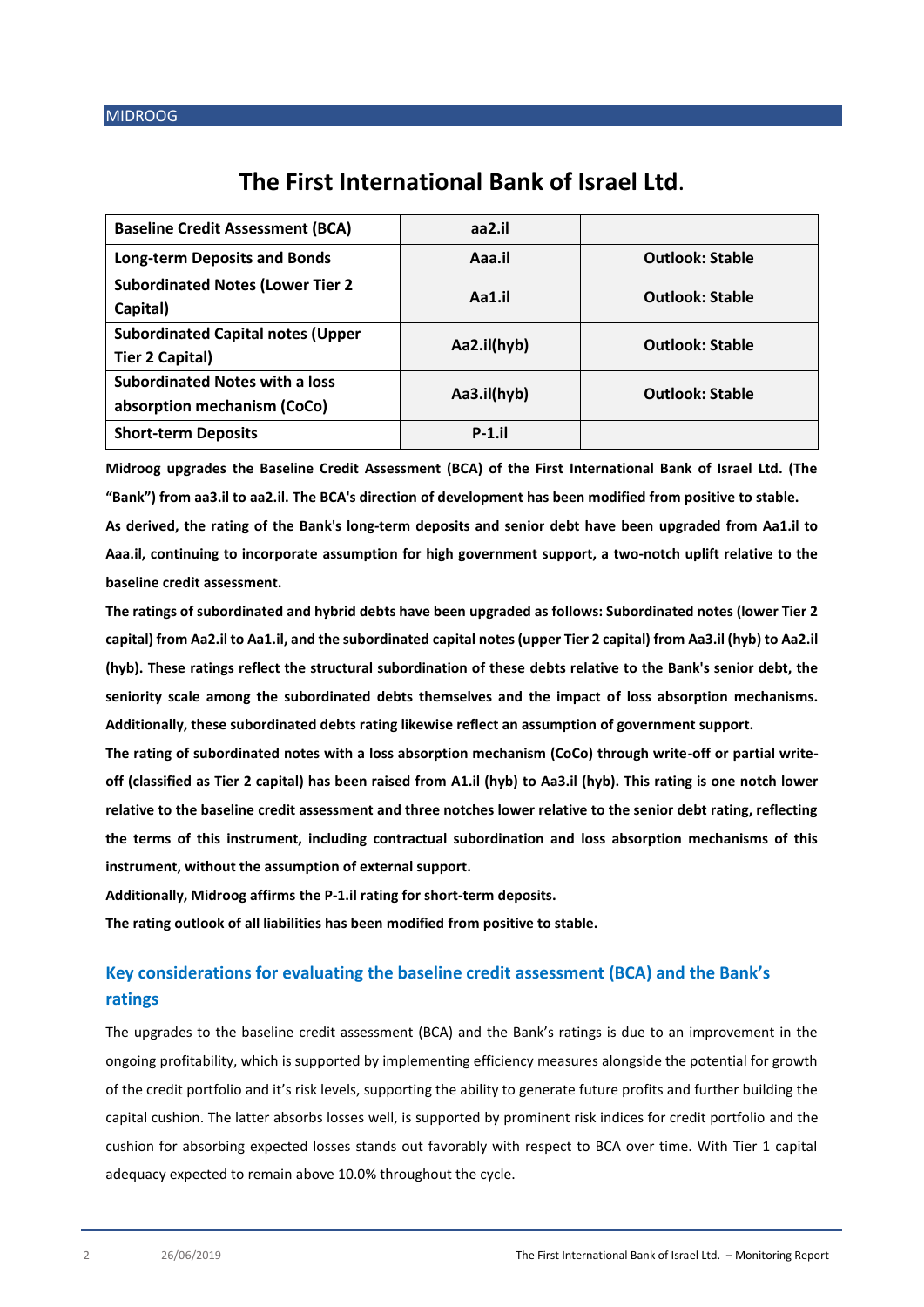The Bank's baseline credit assessment (BCA) is supported by a suitable business profile based on a strong brand, reasonable market share, broad and dispersed customer base, diversification of income sources and activities visa-vis niche populations, which contribute to the Bank's revenues return ability. The Bank is a universal bank that provides its customers with a variety of banking services including extensive operations within the capital market; however, its business positioning is limited due to its medium size. The merger of Bank Otsar HaHayal with and into the Bank in early 2019 is expected, as we assess, to continue to improve and expand the range of the offered products and the penetration rates of the defense systems' employees and retired employees as well as strengthen the position of the Bank group within the retail sector.

The Bank is characterized by a conservative risk management policy, which supports the risk profile, as reflected also by favorably prominent quality indices relative to the baseline credit assessment (BCA) and to the comparison group<sup>1</sup> over time. Similar to the system, the concentration of the Bank's credit portfolio in relation to the capital absorption cushion remains high relative to BCA and constitutes a weight on the Bank's risk profile, but the Bank is acting to reduce it, while continuing to tilt the portfolio to more dispersed segments.

The profitability rates of the Bank show a trend of improvement in recent years, in view of the growth in the credit portfolio that supports the expansion of the income bases and the implementation of an efficiency plan starting in 2016 and the merger of Otsar Hahayal Bank, which limit the increase in the Bank's expenses. In our opinion, the core yield on risk weighted assets and return on assets is expected to fluctuate between 1.9% -1.8% and 0.7% - 0.6% during the forecast years. The main assumptions regarding the profitability of the Bank on which the base scenario of Midroog is based for the years 2019-2020 are as follows: (1) an increase in the credit portfolio of 4%- 5% per year, mainly vis-a-visthe existing customer base and the utilization of merger advantages in merged banks; (2) an increase in net financing income of 7% per annum in view of the low interest and inflation environment alongside continued growth in retail credit and credit to small and medium-sized businesses (SME), characterized by a surplus financial margin; (3) Expenses for credit losses rate of 0.25% -0.20%; (4) the continued drift of salary expenses in accordance with the wage agreements at the Bank, alongside offsetting effect of the continued reduction in the number of positions; (5) moderate savings in operating expenses due to reduction of the branches' areas and efficiency due to the merger of Bank Otsar HaHayal.

We believe that the Bank's growth potential is also due to the Bank's ability to grow on the basis of existing customers, increased use of direct banking channels and lifting restrictions on extending credit at the merged banks, good business flexibility (a gap from the regulatory capital buffer), absence of sectoral concentration restrictions and favorably prominent business position in niche populations. These characteristics support the Bank's ability to generate future revenues and further growth in the credit portfolio alongside maintaining its risk profile.

The Bank maintains appropriate capital adequacy ratios for the BCA, and a suitable gap in relation to regulatory capital requirements, which constitutes a positive factor for the Bank's growth potential and the Bank's business

**.** 

<sup>&</sup>lt;sup>1</sup> The five largest banks in the system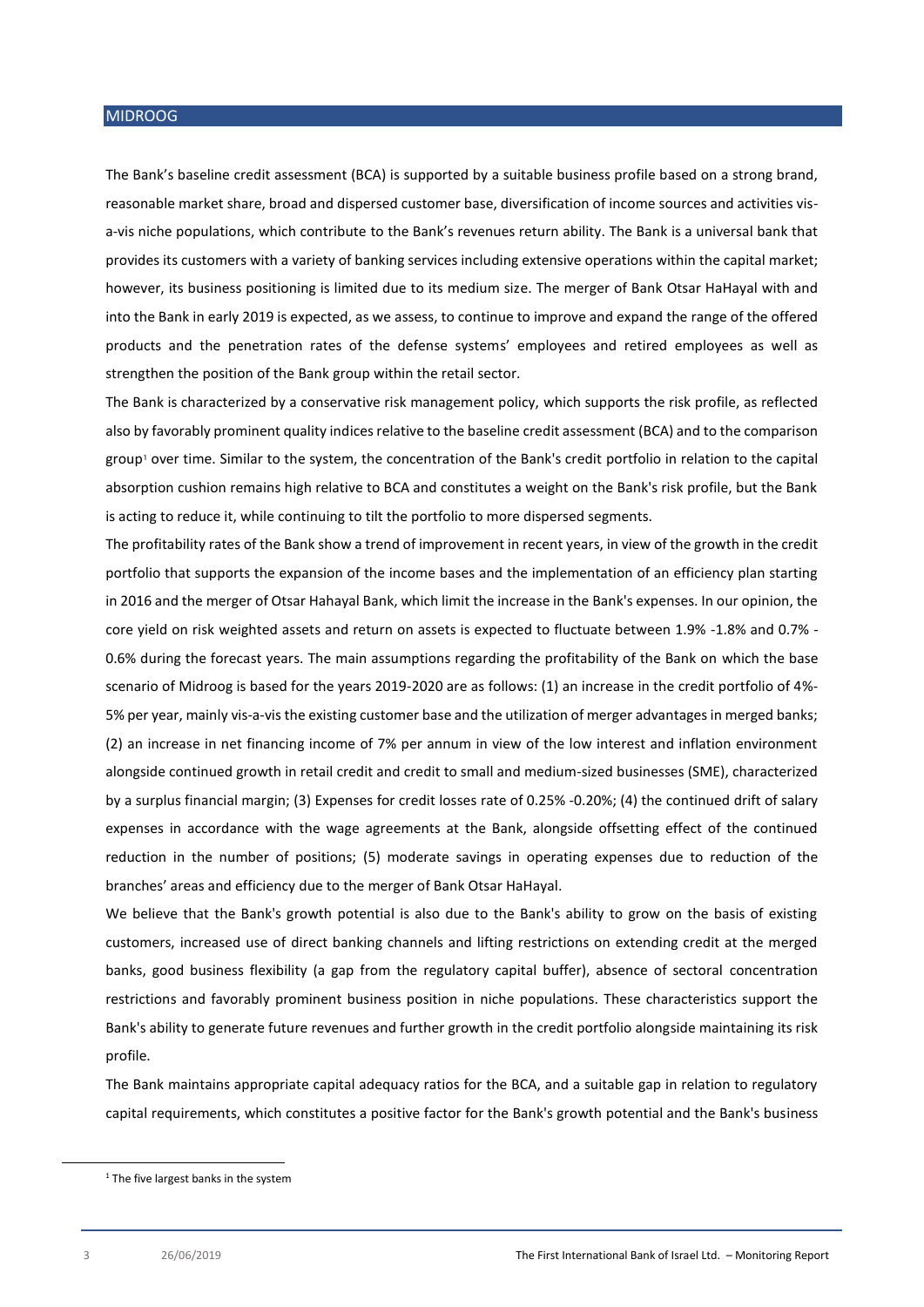flexibility. It should be noted that in relation to the stress scenarios of Midroog, the Bank's capital cushion absorbs unexpected losses in a good and supportive manner and supports its stability throughout the economic cycle. Midroog expects that the capital cushion will continue to be built and capital adequacy ratios will continue to improve on the margins in the base scenario as a result of the following factors: (1) accumulated profits; (2) distribution of dividends within the range of 50% of the net profit; (3) an increase in the scope of the risk weighted assets similar to the rate of increase of the credit portfolio.

The Bank's liquidity profile stands out favorably and is supported, on the one hand, by a convenient, wide and diversified source structure, based on a significant rate of stable deposits (retail), significant liquid assets inventory and low risk as well as q liquid coverage ratio (LCR) significantly higher that the regulatory bar (100%), which supports the business flexibility, and on the other hand, is adversely affected by a relatively high wholesale deposits component, which we believe is less stable over the cycle.

The ratings of the Bank's long-term deposits and senior debt have been set two rating notches above the BCA, which embodies our assessment of high probability of external support when necessary. The rating of the Bank's subordinated debt which is not recognized under Basel III also assumes a high probability of government support. It is our assessment that the subordinated debts rating for the purposes of Basel III (CoCo) will not benefit from government support and will bear losses when necessary, as specified below.

## **The BCA development direction and rating outlook**

The stable direction of development for assessing the BCA and the stable outlook for the Bank's ratings reflects Midroog's assessment that the Bank will keep an appropriate financial profile throughout the cycle, maintaining risk indices in the credit portfolio and loss absorption buffers within a range that is appropriate for the rating, in parallel with moderate growth of the credit portfolio.

#### **Factors that could lead to raising the BCA and the Bank's ratings:**

- A significant improvement in the business profile that will be expressed by an increase in the bank's market share, while maintaining the quality of assets and capital adequacy
- Significant improvement in profitability and cost structure

#### **Factors that may lead to lowering the BCA and the Bank's ratings:**

- Significant deterioration of the credit portfolio quality
- Erosion of the capital buffers and their stability
- Adverse impact on the liquidity profile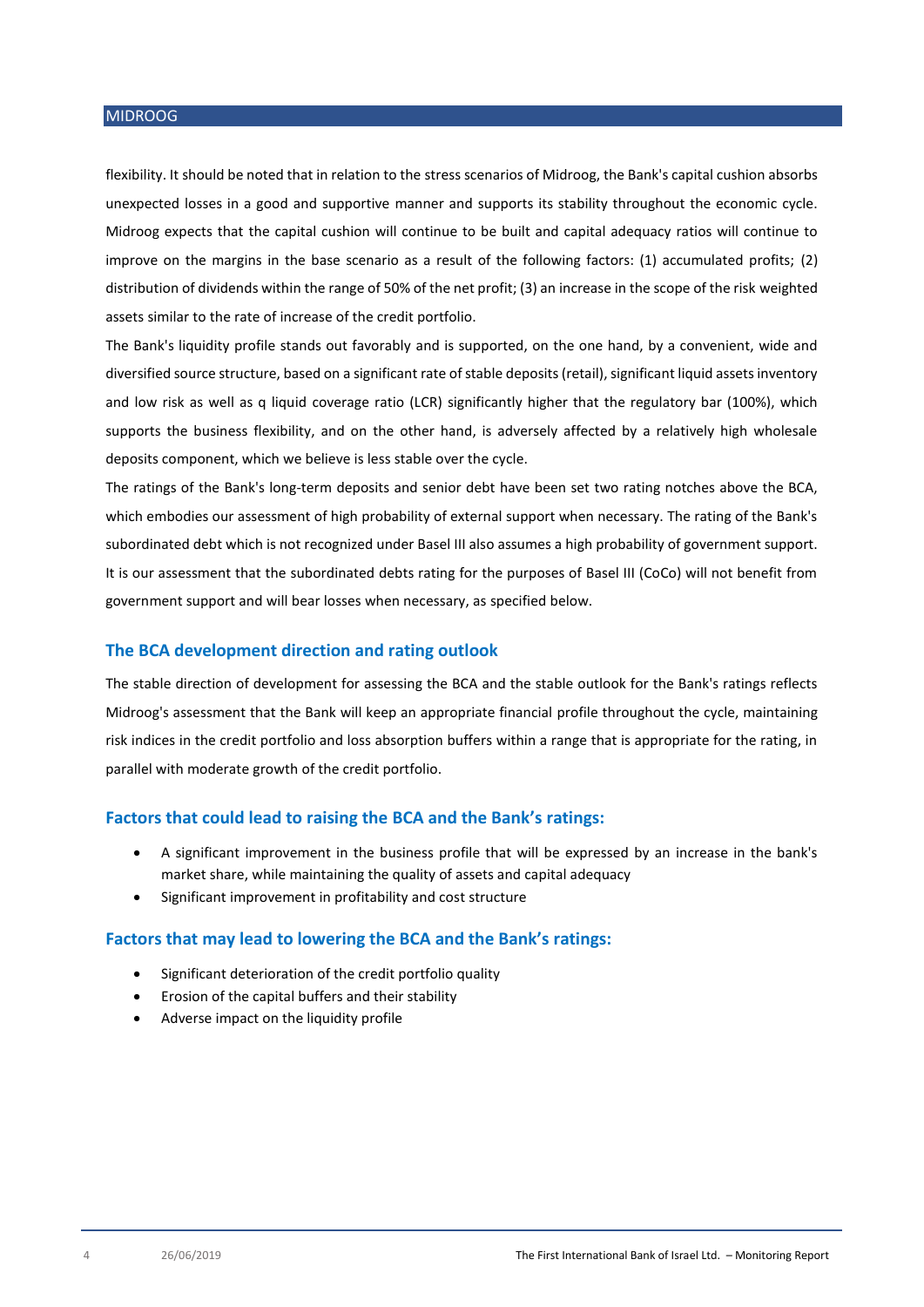| <b>NIS millions</b>                        | 31.03.2019 | 2018    | 2017    | 2016    | 2015    | 2014      |
|--------------------------------------------|------------|---------|---------|---------|---------|-----------|
| Credit to the public                       | 87,246     | 85,160  | 81,216  | 78,175  | 73,379  | 69,807    |
| Deposits from the Public                   | 115,349    | 111,697 | 113,511 | 105,817 | 103,262 | 95,155    |
| Total equity                               | 8,538      | 8,413   | 8.046   | 7,604   | 7,337   | 7,043     |
| <b>Total assets</b>                        | 136,983    | 134,120 | 135,717 | 127,907 | 125,476 | 117,807   |
| Profit before taxes + provision for credit |            |         |         |         |         |           |
| losses                                     | 329        | 1,304   | 1,145   | 966     | 784     | 856       |
| Net profit                                 | 192        | 767     | 720     | 560     | 478     | 474       |
| (%)                                        |            |         |         |         |         |           |
| Problematic debts / credit to the public   | 1.9%       | 1.9%    | 1.8%    | 2.3%    | 2.4%    | 3.5%      |
| Problematic debts / (Total equity and      |            |         |         |         |         |           |
| provision for credit losses)               | 17.9%      | 18.0%   | 16.9%   | 22.0%   | 22.3%   | 31.6%     |
| Provision for credit losses / Average      |            |         |         |         |         |           |
| credit to the public [1]                   | 0.2%       | 0.2%    | 0.2%    | 0.1%    | 0.0%    | 0.1%      |
| Net profit / Average assets [1]            | 0.5%       | 0.6%    | 0.5%    | 0.4%    | 0.4%    | 0.4%      |
| provision for credit losses / Average      |            |         |         |         |         |           |
| risk weighted assets [1]                   | 1.7%       | 1.7%    | 1.5%    | 1.3%    | 1.1%    | 1.2%      |
| Efficiency ratio                           | 67.2%      | 68.4%   | 69.5%   | 73.5%   | 77.6%   | 77.3%     |
| Tier 1 capital adequacy ratio              | 10.5%      | 10.5%   | 10.4%   | 10.1%   | 9.8%    | 9.7%      |
| Total capital adequacy ratio               | 13.8%      | 13.9%   | 13.9%   | 13.8%   | 13.3%   | 14.2%     |
| Total equity / Total assets                | 6.2%       | 6.3%    | 5.9%    | 5.9%    | 5.8%    | 6.0%      |
| Less stable [2] financing sources / Total  |            |         |         |         |         |           |
| assets                                     | 20.4%      | 18.0%   | 20.5%   | 15.8%   | 19.1%   | <b>NA</b> |
| Liquid balances [3] / Deposits from the    |            |         |         |         |         |           |
| Public                                     | 37%        | 37%     | 41%     | 39%     | 40%     | 40%       |

#### **The First International Bank of Israel Ltd. - key financial data and ratios, in NIS Millions and in percentages**:

*[1] Calculated on an annual basis* 

*[2] Institutional entities (wholesale) deposits, bonds and deferred promissory notes for repayment within one year and deposits from banks*

*[3] Cash and bank deposits, Israel and United States government bonds and assets backed up by the United States government.*

## **Details of the primary considerations for evaluating the baseline credit assessment (BCA)**

#### **Appropriate business profile supporting the Bank's revenue generating capability over the cycle**

The Bank is the fifth largest banking group over time, as reflected by approximately 8% of the market share of the total system assets as of March 31, 2019 (and in a similar rate of the total public credit and deposits), however with a significant gap from the other major banks. Notwithstanding, the Bank has a surplus market share in consumer credit excluding housing (approximately 14% as of March 31, 2019) relative to its share in the system, which contributes, in our estimation, to the stability of the dispersion of revenues, in light of heterogeneous characteristics as well as in light of the customers' characteristics. The Bank's business profile is supported due to its being a universal bank that provides a range of banking and financial services, relies on a broad and diversified customer base, maintains strong brands among niche sectors (defense establishment employees, teaching staff, the ultra-Orthodox sector and affluent clients and capital market activists) and grants a higher value offer within the capital market services domain. As part of the strategic plan for the group's streamlining measures, Bank Otsar HaHayal had been merged with and into the Bank in early 2019, a move that is expected, as we assess, to improve, deepen and expand of the service provided to the defense system employees and retired employees as well as strengthen the group's status among the households and small businesses sectors. On the other hand, we believe that the Bank's position within the local banking system is not expected to significantly change in the foreseeable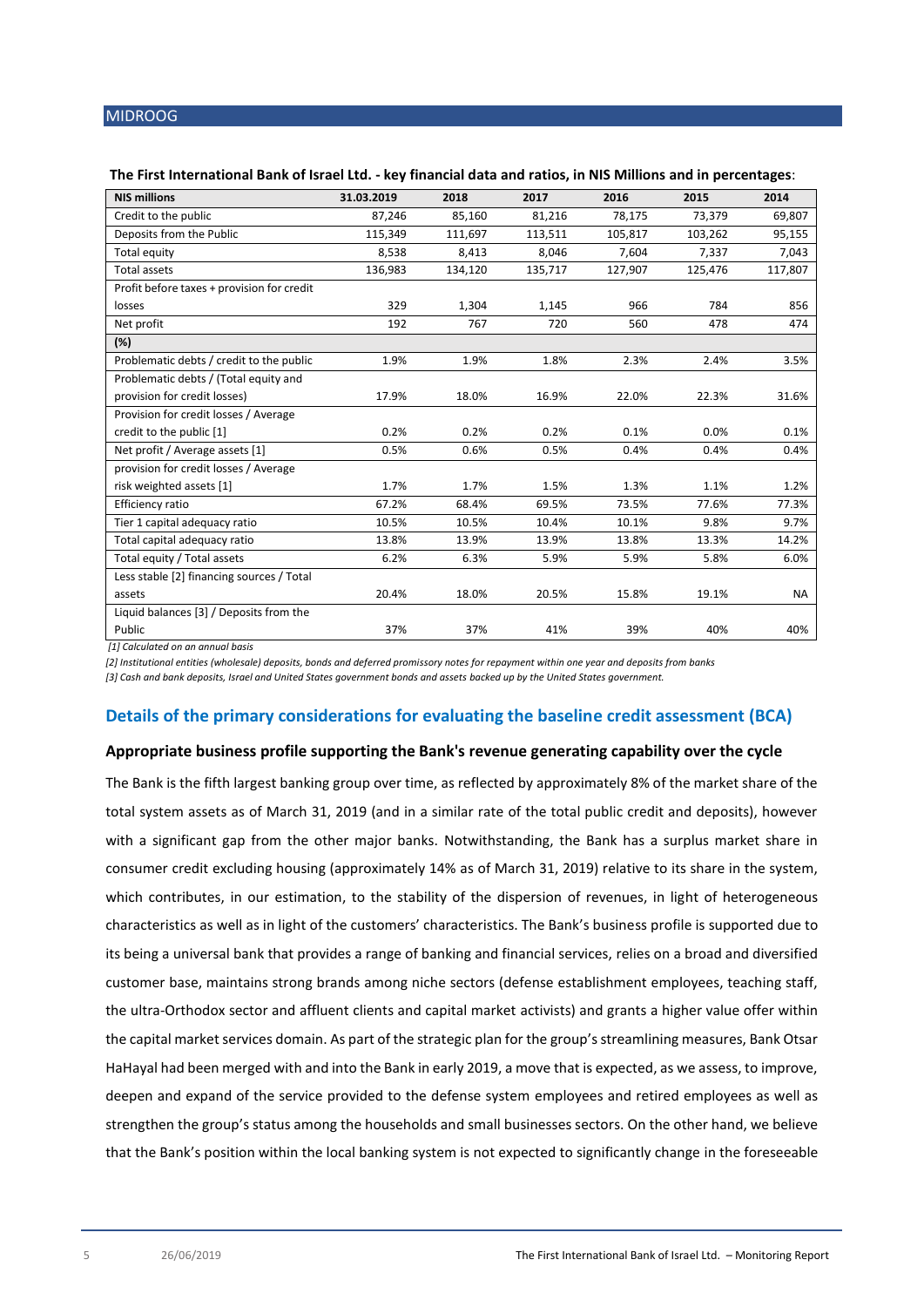future, as its medium size weigh on the profit return capability limits the business profile.

The stability of the Bank's revenues, as assessed by Midroog, is favorably prominent relative to the BCA and is positively affected by its retail focus, which contributes to the revenue generating capability and moderates the volatility of activities. This is supported mainly by a significant retail revenue mix (75%-78% over the past three years), which is characterized by a broad diversification structure. Indeed, the Bank has a reasonable rate of revenues due to commissions (approximately 32% in 2018), which is declining (2016: approximately 36%), however one highly exposed to securities and foreign currency operations (approximately 51% for that period), which are characterized, as we assess, by higher volatility and dependence on exogenous and cycling factors, and thus weigh on the stability of the operational revenues. We expect that in the coming years a significant share of the commissions will continue stemming from activities within the capital market, as along with the increase in the credit portfolio, the weight of income due to commissions will continue to erode similar to the trend in recent years.

The Bank has an adequate distribution of revenue sources, which rely over time on 4 primary legs, as approximately 35% of the Bank's revenues (excluding financial management sector) have been obtained from the household sector and private banking, approximately 25% from the small sized businesses, approximately 22% from medium and large businesses and institutional entities, and approximately 18% from the mortgage sector in 2018. On the other hand, we should note that the main activities of the Bank are concentrated in the local market, similar to the comparison group, a fact that is not expected to change in the forecast term and strengthens its dependency on the local market. It is our assessment that the changes in the business environment and particularly the Credit Data Law, constitute a potential for increased activity of the Bank, appropriate pricing of risks and expanding the customer base, however such are also expected to increase the level of competition (banking and non-banking) over the customer base during the next two years. In the medium-long term we expect, that the main generator of competition in the industry will be innovation, as banks that do not fit the business model over time may experience significant erosion in the business profile.

## **The Bank's risk management policy supports its risk profile; however, the credit concentration relative to the capital buffer remains relatively high**

The Bank's risk management system is comprehensive and includes several anchors and control circuits that support the risk management policy, setting the Bank's risk appetite (which corresponds to its strategy) as well as monitoring and controlling the risks. The credit risks are managed using statistical rating models (consumer credit) and expert assessment (business credit). The Bank maintains a conservative credit policy, in our assessment, including relatively severe restrictions on the business credit portfolio, underwriting processes, tight monitoring and management of guarantees, as this policy constitutes a positive factor in evaluating the baseline credit assessment and is also expressed by good risk indices relative to the credit portfolio. On the other hand, we should note that the credit concentration (borrowers and sectoral) relative to the capital absorption buffer is still high relative to the BCA and weigh on the Bank's risk profile. Thus, the concentration of the largest sector from the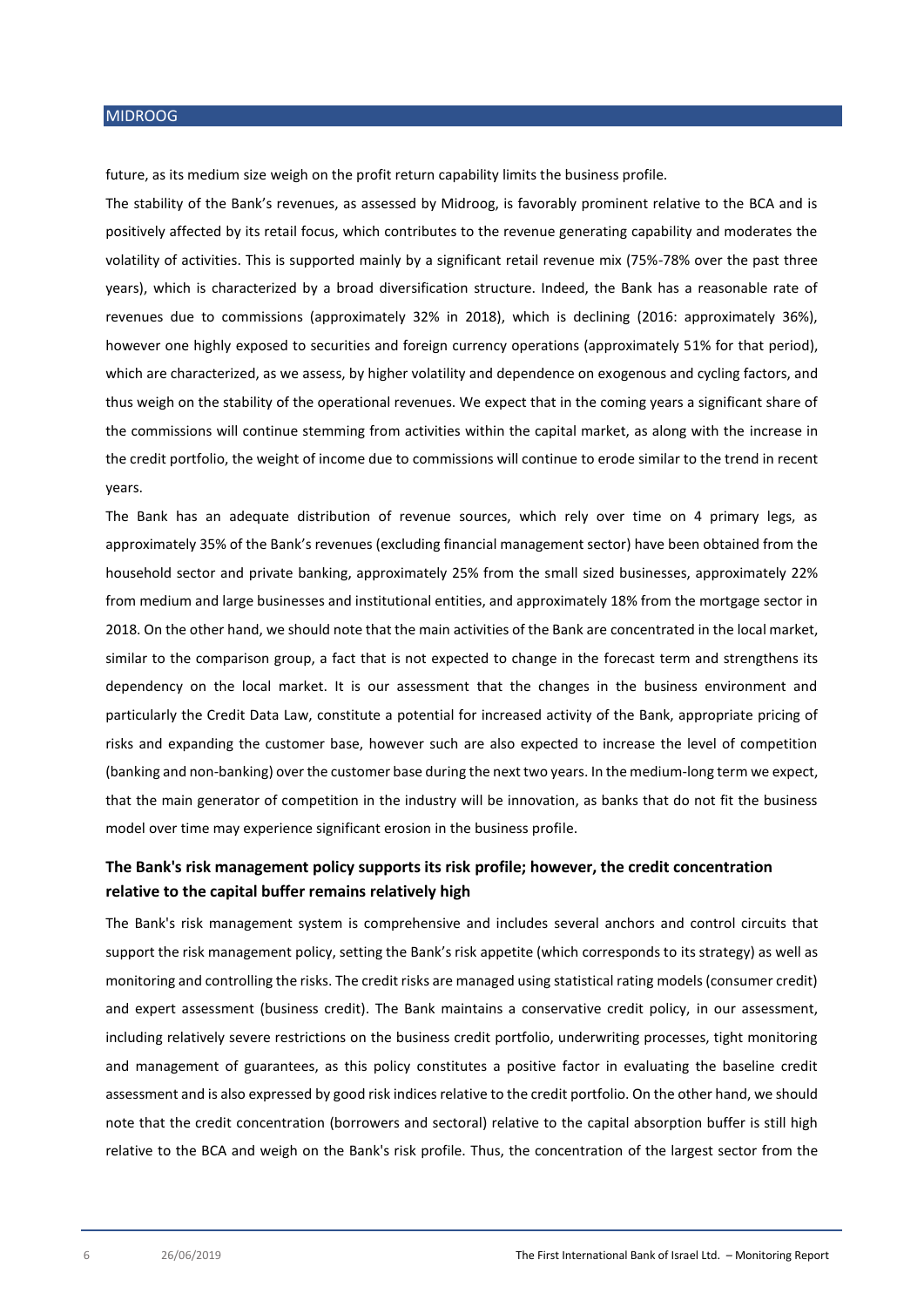bank's core capital is the real estate and construction sector, like the system, which constitutes approximately 119% (approximately 146% on average in the comparison group) as of March 31 2019, and the exposure to large borrowers, which constitute above 5% of the bank's core capital (above NIS 400 millions) constituted approximately 52% on December 31 2018 (approximately 25% on average within the comparison group). Midroog estimates that in the short and medium term no significant improvement in these indices is expected, despite our expectation of a certain improvement resulting from the continued increase in the Bank's capital. The market risks at the Bank are estimated by the VaR model under conservative assumptions, similar to the entire banking system and as a complementary activity for assessing the risk a number of stressscenarios are examined (including holistic scenarios) at varying degrees of severity. Midroog estimates that the market risk appetite of the Bank is relatively low and matches the BCA, as expressed by a relatively conservative VaR limit of approximately 5% of the core capital.

## **the BCA upgrade is supported by the quality of the credit portfolio, which stands out favorably relative to the BCA and relative to the comparison group over time, and supports the portfolio performance throughout the cycle**

The Bank is characterized by high quality credit portfolio which supports its future ability to return profits, as reflected by good risk indicators relative to the BCA, and it also maintains a relatively high buffer for the absorption of expected losses, which supports the portfolio's performance throughout the cycle. The Bank is operating to reduce the exposure to large borrowers and to the concentration in the business portfolio, while continuing in tilt the portfolio towards more dispersed segments, as the household sectors, private banking and small businesses constitute approximately 70% of the total credit portfolio over time. Similar to the system, in recent years the Bank has been significantly improved the quality indices of the credit portfolio. Thus, the ratio of problematic debts to credit to the public stood at approximately 1.9% as of March 31 2019 (2014: 3.5%) and the rate of impaired debts and arrears over 90 days stood at approximately 0.9% as of that date (2014: 1.5%). Additionally, the Bank is characterized by relatively high coverage, favorably prominent relative to the system, which had stood at approximately 111% (approximately 96% in the comparison group) as of March 31 2019 (2014: 83%). This continued improvement of the credit portfolio's quality, which is due to significant write-offs over the past few years, conservative underwriting and focusing on more dispersed segments, enable the Bank great flexibility in managing the credit portfolio and generating revenues throughout the economic cycle. We should note, that the quality of the portfolio is adversely affected, as the rest of the system, by the lack of geographical diversification, structural characteristics of the local market and centralization of the business credit portfolio as well as the high correlation between it and the economic environment.

The Bank has relatively reasonable exposure to the mortgage and real estate industries, which stood in aggregate at approximately 38% of the total sum of the Bank's debts on March 31 2019, and contrary to that characterizing the comparison group with a higher level of exposure (approximately 47%, in the comparison as of that date). The exposure to the real estate industry (approximately 11% of the Bank's debts), although significantly lower relative to the comparison group is characterized by a relatively high level of risk, in light of homogeneous characteristics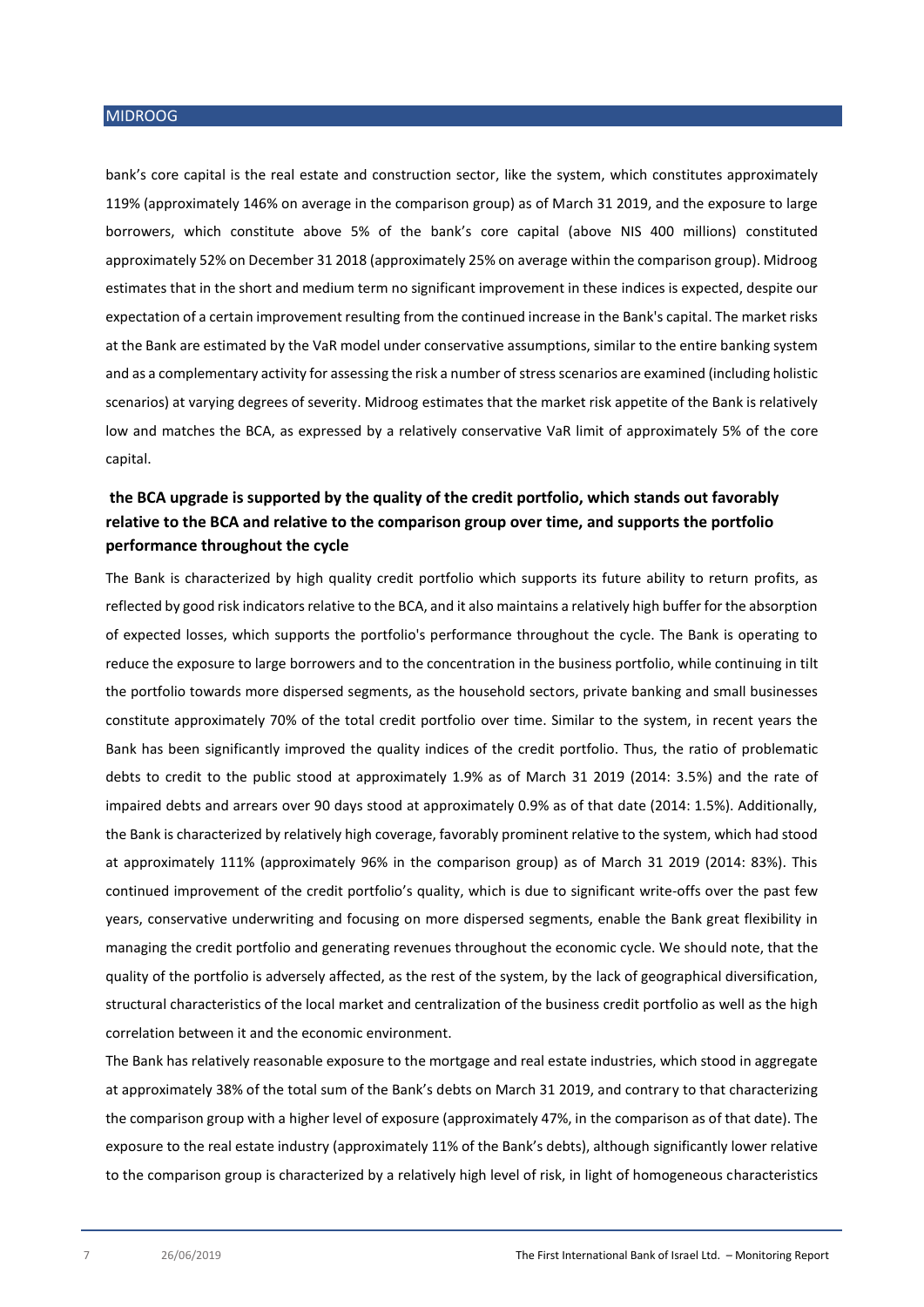and due to the high exposure relative to the capital loss-absorption buffer, as aforementioned. In our estimation, a meaningful risk to the quality of the Bank's mortgage portfolio (approximately 26% of the credit portfolio in average during 2014-2018), in spite of significant price inflation in recent years, and erosion of the apartment purchasing ability, will occur only if unemployment rates advance in the double digit direction, combined with a rise in interest rates, as prior indicator for this being an erosion of the performance of the business sector. This risk is moderated due to the conservative underwriting processes at the Bank, as reflected by maintaining a high repayment capacity, which supports low probability of failure, as the high leverage rates (LTV over 60%) in the housing loan portfolio are relatively low and stand at approximately 28% of the portfolio. In addition, we note that the retail sector is the focus of credit risk developing in recent years due to rapid growth in bank credit balances and the system. This has been accompanied in recent years by an increase in the overall level of leverage of households and alongside the new insolvency law are expected to continue to have a negative impact on the quality of the portfolio. We note that, in our opinion, the characteristics of the Bank moderate this risk, due to relatively conservative underwriting processes, a based customer profile, which is less exposed to the economic cycles and the ability to deduct loans from the wages of part of the Bank's populations.

In this scenario, the Bank's credit portfolio is expected to grow in an annual rate of 4% -5%, higher than our estimate in respect of the GDP growth, as the growth rate differs among the segments. We believe that the Bank will continue to focus on household credit (including housing loans) and small businesses in accordance with its strategy in recent years, as the growth potential of the business portfolio is limited, due to the high level of competition and the low risk margins. We should note that the growth potential and the growth mix, which support expanding the revenue base, and thus also support raising the BCA, stem also, as we assess, due to the Bank's ability to grow based on existing customers while maintaining the risk appetite, increased use of direct banking channels as removal of restrictions on extending credit by the merged banks, good business flexibility stemming from a sufficient margin over the regulatory capital target set forth by the Bank of Israel, lack of sectoral concentration restrictions and favorably prominent business positioning in niche populations.

Midroog scenario regarding the quality of the Bank's credit portfolio is based on a number of exogenous macroeconomic impacts, including: (1) Average growth of approximately 3.2%-3.5% in the upcoming two years; (2) continued low and stable unemployment rates continued real wage growth; (3) continued slow rise in the interest rates during 2019-2020; (4) moderate inflationary environment in the lower range of Bank of Israel's target; (5) continued competition by the non-bank debt market of the business portfolio and an increase in the credit supply in the retail sector. We should note that the impacts of the credit bureaus are not part of Midroog's base scenario.

In the scenario for the next 12-18 months, we expect a certain increase in the rate of expenses for credit losses in the total portfolio, which will be within the range 0.20%-0.25%, while a certain moderation of the collection potential and an increase in the risk level, as acknowledged in the retail sector and SME. However, the Bank's retail customers, as aforementioned, we believe support continued performance of the retail portfolio also in light of these adverse changes.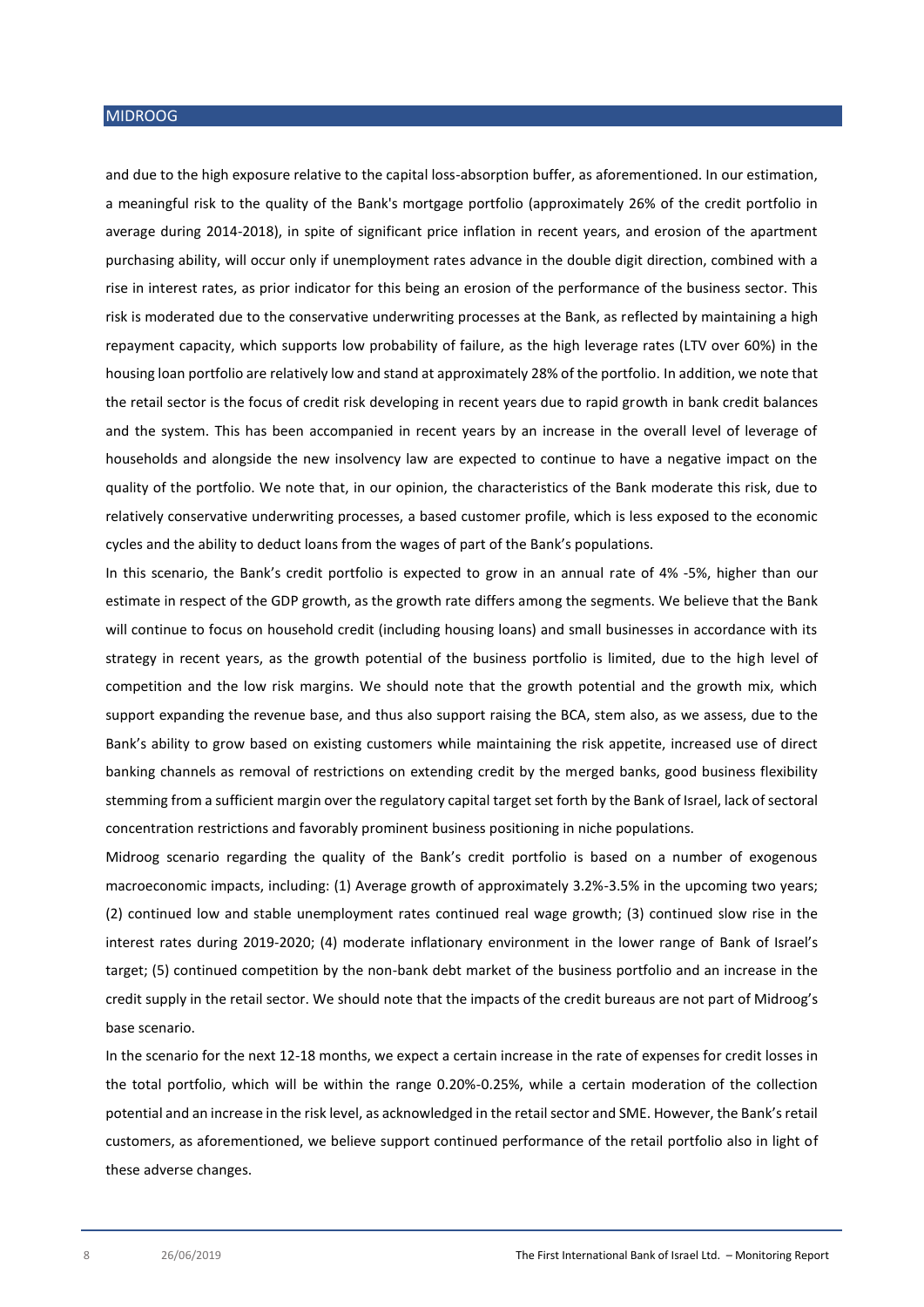Additionally, Midroog examines the development of the quality of the Bank's credit portfolio in the short and medium term also on the basis of several leading macroeconomic indicators, which point to relative stability (varying between the different segments of the credit portfolio) in the quality of the portfolio in the short term, while over the course of the cycle the Bank is expected to continue presenting favorably prominent risk indices relative to the BCA. So we assess, that the rate of problematic debts from the credit portfolio is expected to remain relatively stable relative to the BCA, and to be within the range of 1.9%-2.0%, as an outcome of which their rate from the absorption buffers (equity and provision for credit losses) is expected to be within the range of 17.5%- 18.5% in the forecast range.

## **The BCA is supported by continued improvement in the Bank's profitability; expected improvement during the forecast range in light of continued implementation of the efficiency measures and expanding the revenue base.**

The Bank's profitability is on an improvement track in recent years, inter alia, due to an average growth in the portfolio of approximately 5% (2016-2018), which supported expansion of the net interest income, alongside stability in the financial margin and implementation of the efficiency plan commencing 2016, which as a rule supported a decrease in the scope of expenses in recent years. Thus, the core return on risk wieghted assets and the return on the Bank's assets (ROA) stood in 2018 at approximately 1.7% (2015: 0.4%) and 0.6% (2015: 1.1%) similar to the average in the comparison group (approximately 1.7% and approximately 0.6% respectively). We should note that the profit in 2018 had been affected by a number of one-time events (approximately NIS 45 million net) including profit from the sale of Bank Otsar HaHayal's headquarters and the sale of the stock exchange shares, which had been offset against a provision for expenses due to the merger of Bank Otsar HaHayal. Excluding these events, the profitability rates (ROA and the core return on risk weighted assets) stood at 0.5% and 1.6%, respectively. We should note that the Bank benefits from the relatively high component of deposits that do no bear interest (approximately 44% in 2018 compared with approximately 33% in the comparison group), which we believe is expected to contribute to the Bank's profitability in a more significant manner relative to the other major banks, should the base interest rate increase in a moderate manner. The Bank is characterized over time by low operational efficiency relative to the other major banks also due to the retail activity profile, that needs more operational inputs compared to other sectors. At the same time, we should note that the operational efficiency ratio has been improving in recent years and during the first three months of 2019 had stood at approximately 67% compared to 74% in 2016, due to the completion of the efficiency plan, which had been implemented in 2016 and included reduction of positions, consolidation of branches and reduction of areas, and in particular Bank Otsar HaHayal branches and together with signing a number of collective wage agreements, which are expected to continue to contribute to the administrative and operational flexibility. We assess that the improvement of the profitability potential continues to be the Bank's primary challenge, inter alia, due to the challenging business environment, as like the system, many factors alongside the revenues are exogenous to the Bank and therefor better control of the expenses structure is required. The key assumptions underlying Midroog's base scenario regarding the Bank's profitability for the years 2019-2020 are as follows: (1) Continued increase of the credit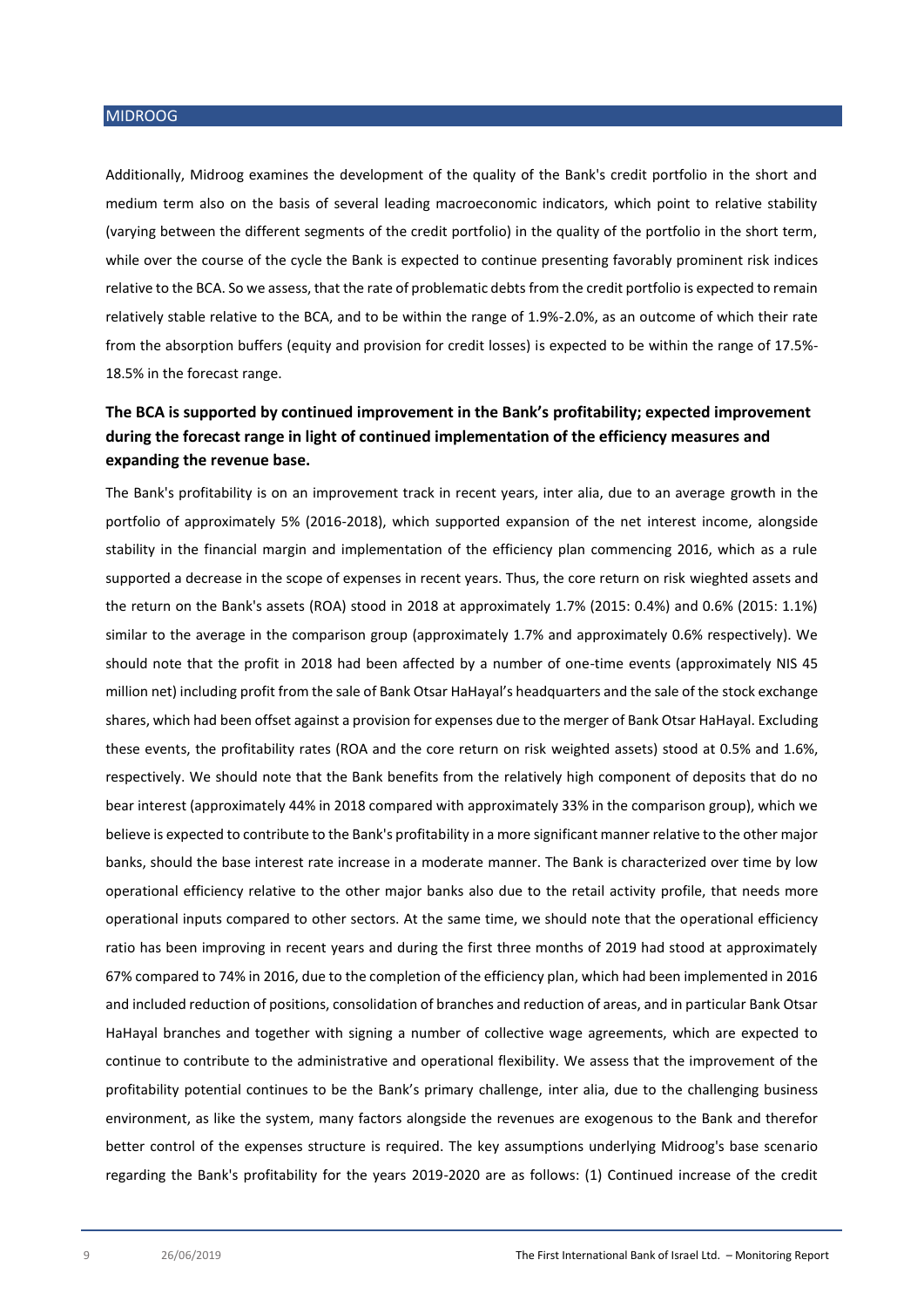portfolio by approximately 4%-5% annually, mainly vis-a-vis the existing customer base and utilization of the advantages of the merger of the two banks that had been merged; (2) increase in the net financing revenues of approximately 7% annually also in light of low interest rates and inflation anviorment alongside continued focus on the retail credit and the credit extended to small and medium sized businesses (SME), characterized by excess financial margin; (3) Expense for credit losses at rate of 0.20%-0.25% as aforementioned; (4) continued wage expenses drift in accordance with the wage agreements at the Bank alongside the offsetting effect of continued reduction of the number of positions; (5) moderate savings in operating expenses due to reduction of the branches' areas and efficiency due to the merger of Bank Otsar HaHayal.

In this scenario, Midroog expects that the Bank's profitability ratios will continue to improve and support continued establishment of the capital buffer. Thus, the core yield on risk weighted assets and ROA are expected to range during the forecast years between 1.8%-1.9% and 0.6%-0.7% respectively. Ratios that are reasonable relative to the BCA.

## **The capital buffer continues to be characterized by a good and appropriate loss absorption capacity for the BCA; expectation of continued establishment of the capital buffer within the forecast range**

The Bank maintains appropriate capital adequacy ratios and a good margin above the regulatory bar due to accumulation of profits deducting dividends (policy 50% of the net profit), optimization and management of the risk assets and asset mix. The Tier 1 capital adequacy ratio of the Bank (the core capital), the primary unexpected loss absorption buffer, had stood at approximately 10.5% on March 31 2019 (10.4% prior to the effect of the efficiency plan) and in a good gap relative to the Bank of Israel's requirement of 9.3%. This gap constitutes a positive factor for the BCA, supports and positively affects the Bank's business flexibility as well as its growth potential. On the other hand, the Bank's simple balance leverage level (total equity to total assets) which stood at approximately 6.2% on March 31, 2019, is still high relative to the system (an average of approximately 7.4%) and relative to the BCA. In this context we should note the asset mix, which is comprised of a significant rate of liquid and marketable assets that moderate the relatively high balance leverage.

Midroog has examined a number of stress scenarios for the term of one year (some of them holistic) of varying degrees of severity with respect to the Bank's loss-absorption buffers relative to its risk profile, assuming varying PD and LGD rates in the different industries and various scenarios, exposure to market risks, the construction of equity through profits adjusted for the scenario, and the non-distribution of dividends. The Tier 1 capital adequacy of the Bank ranged between 9.4% for the mild-stress scenario and 8.4% for the severe stress scenario, allowing for the Bank good unforeseen loss-absorption, and supporting its stability throughout the economic cycle.

Midroog expects that the capital buffer will continue to be built and the capital adequacy ratios will continue to improve margins in the base scenario as a result of the following factors: (1) Accrued profits; (2) distribution of dividends within the range of 50% of the net profit; (3) an increase in the scope of the risk weighted assets similar to the rate of increase of the credit portfolio.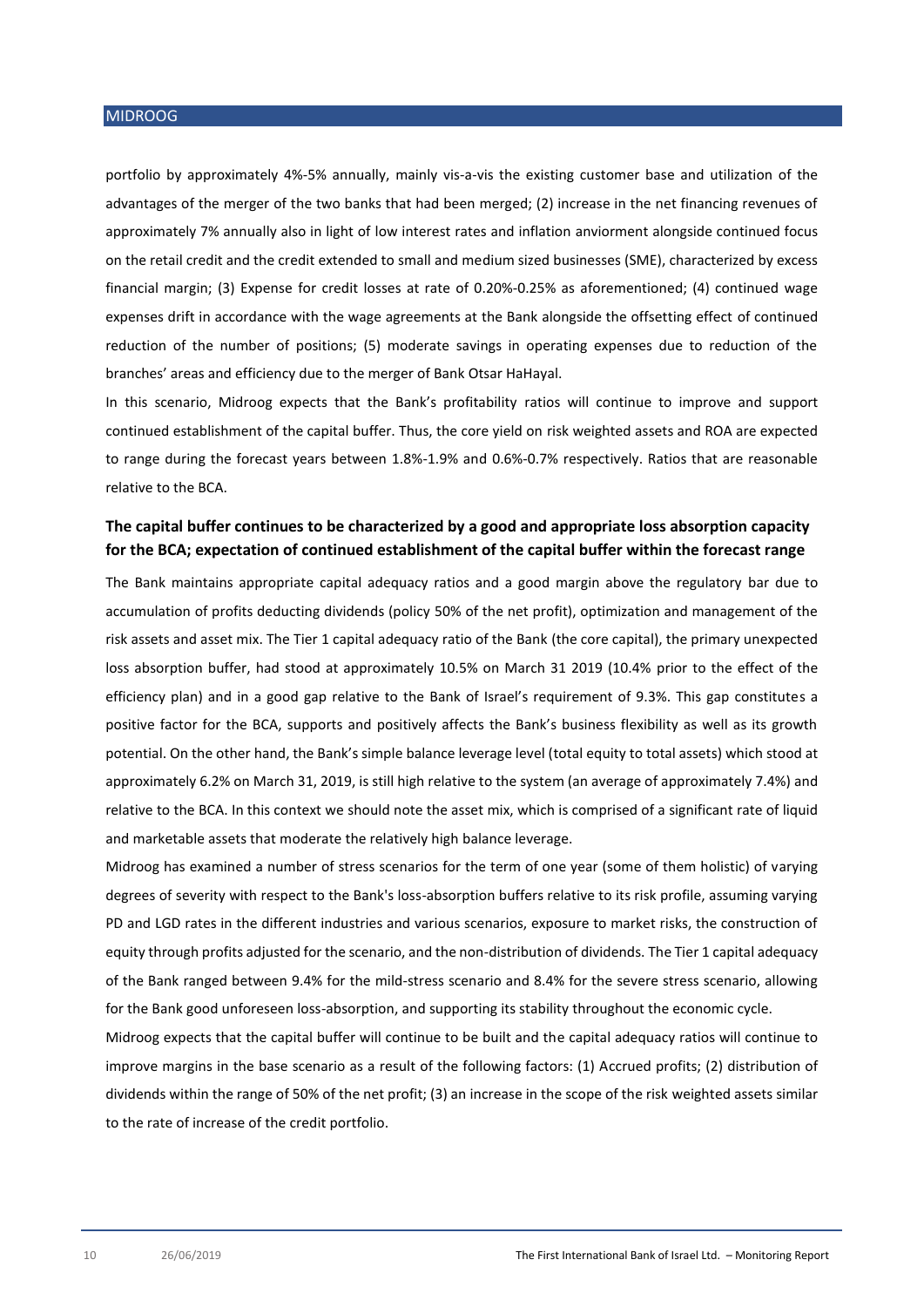## **A favorably prominent high liquidity profile that is supported by a convenient funding structure and a significant inventory of liquid assets**

The Bank's funding structure relies, similarly to the entire local banking system, primarily on a broad deposits base that has demonstrated stability throughout the economic cycle and is favorably affected by the savings culture in the local economy. The Bank is characterized by a convenient, stable and favorably prominent ratio between credit to the public, which stood at approximately 75.5% on March 31, 2019, compared to an average of 83% in the local system. Additionally, the Bank's overall funding structure includes a significant component of stable deposits (retail) in wide dispersion (approximately 50% of households and private banking and approximately 15% of small and micro businesses on March 31, 2019), which match Midroog's assessment, of the Bank's risk profile. Additionally, the Bank has an NSFR ratio, as calculated by us<sup>2</sup>, which is high and favorably prominent at approximately 139%, which supports its financing profile. Nevertheless, the Bank has a relatively high component of less stable<sup>3</sup> financing sources out of the total assets, which stood at approximately 20% compared to an average of 13% in the comparison group and this due to a relatively high rate of wholesale deposits (22% compared to approximately 15% in average within the system), a rate that we believe is not expected to significant change in the forecast range, also due to a significant component of capital market activists.

This component is compensated in light of a significant inventory of liquid assets<sup>4</sup>, which constitutes a high rate relative to the total deposits and as of March 31, 2019 stood at approximately 37%. The Bank's securities portfolio constitutes approximately 8% of the total assets as of March 31, 2019 and is characterized by a low (credit) risk level due to a significant component of Israeli Government bonds (approximately 61%) and United States bonds (approximately 18%). The portfolio constitutes a tool for absorbing excess sources and for managing the Bank's various market exposures, however, exposes it to various types of interest risks, a risk that is enhanced in the current interest rate environment. Additionally, Liquidity management is supported also by the regulatory liquid coverage (LCR) of approximately 132% as of March 31 2019, significantly higher than the regulatory benchmark (100%) and favorably prominent relative to the system, which too supports the liquidity profile and business flexibility.

Midroog predicts that the Bank's good funding structure and good liquidity will be maintained over the short and medium term, inter alia, in view of our assessment regarding the absence of a change in the savings culture and preservation of the financial profile of the Bank's retail customer base. Thus, we expect that the liquidity profile will remain high in the next two years and continue to be a positive factor of the Bank's BCA.

**.** 

<sup>2</sup> Calculated by us based on the settings of the Basel Committee

<sup>&</sup>lt;sup>3</sup> Bank deposits, institutional entities deposits and bonds and notes due within the next 12 months.

<sup>4</sup> Cash and deposits at banks, Israeli and United State Government bonds as well as assets secured by the United States government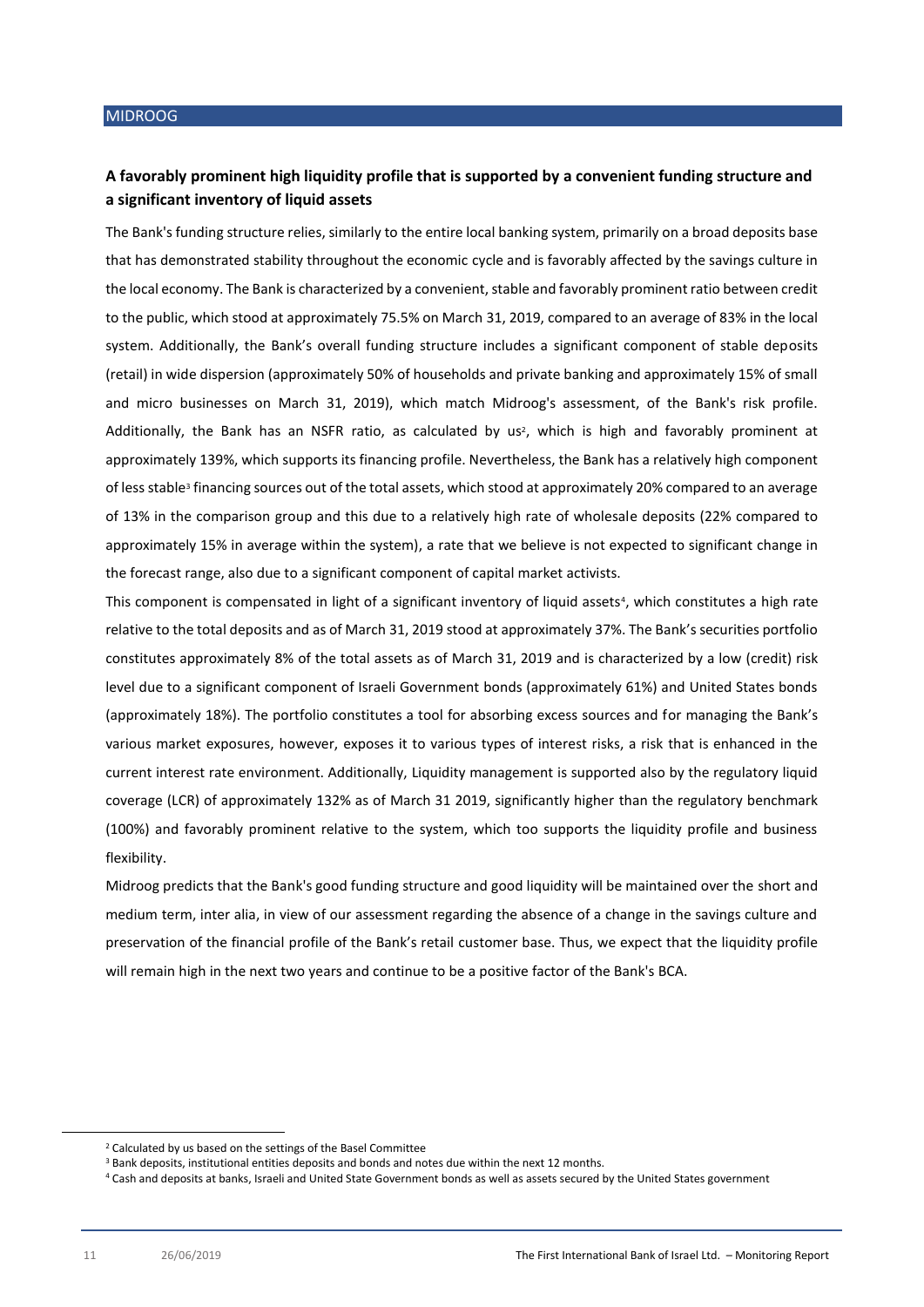#### **Structural considerations and external support**

#### **Characteristics of the subordinated instruments**

According to Midroog's methodology, the rating of the Bank's subordinated debts (subordinated notes) is based on the Bank's BCA, the anchor for rating the Bank's liabilities, which reflects the risk of failure and the Bank's ability to service its obligations independently, without assuming external support. Subsequently, we adjust the rating to the credit risk of the subordinated debt instrument, according to its specific characteristics – taking into consideration the extent of the instrument's structural subordination, the loss absorbency mechanisms per the instrument's terms and the uncertainty regarding their point of activation (at the contractual trigger or at the discretion of the Supervisor of Banks). We reduce one rating notch from the BCA for rating subordinated notes (lower Tier 2 capital). The downward notching embodies the legal/contractual subordination of these debts relative to the Bank's senior debt. We are reducing one rating notch from the Bank's BCA for rating subordinated notes with a loss absorption mechanism (CoCo). The one notch downgrade embodies the legal-contractual subordination to the Bank's other liabilities (excluding upper Tier 2 capital, Tier 1 instruments and equity) and the contractual loss-absorbency mechanism. Given the Bank's BCA rating, the current and anticipated capital adequacy levels, and the favorable prominent liquidity profile, the uncertainty regarding the likelihood of reaching the "non-viability point" is low and therefore, it was not embodied in a further notch downgrade. We are reducing two notches from the Bank's BCA rating for subordinated capital notes (upper Tier 2 capital). The notch downgrade embodies the legal-contractual subordination to the Bank's other obligations (excluding Tier 1 instruments and equity) as well as the contractual loss-absorbency mechanism. Given the Bank's BCA rating, the current and anticipated capital adequacy levels, and the favorable prominent liquidity profile, the uncertainty regarding the likelihood of reaching the regulatory intervention is low and therefore, it was not embodied in a further notch downgrade.

#### **External support**

The ratings for the deposits, senior debt and subordinated debts, excluding subordinated notes with a lossabsorbency mechanism (CoCo), have benefited from a two-notch uplift, due to the high probability of external support from the government, according to Midroog's JDA model. The assumption of the probability of external support throughout the entire liability structure (excluding CoCo) is based on the following reasons: The high importance of the banking system for the local economy and the payment system, and the need to maintain its stability; the high concentration of the banking and financial system; the relatively high connectivity between the banking system and institutional bodies; the local financial system serving as a central credit provider to the government; some degree of uncertainty concerning the behavior and confidence of the different debt holders in relation to bail-ins close to the point of failure, in the absence of previous experience. Furthermore, the Israeli government has proven in the past, its willingness to support failed banks, and we do not assume any change in this policy.

The assumption of a high probability of support for subordinated debts (excluding CoCo) stems from the fact that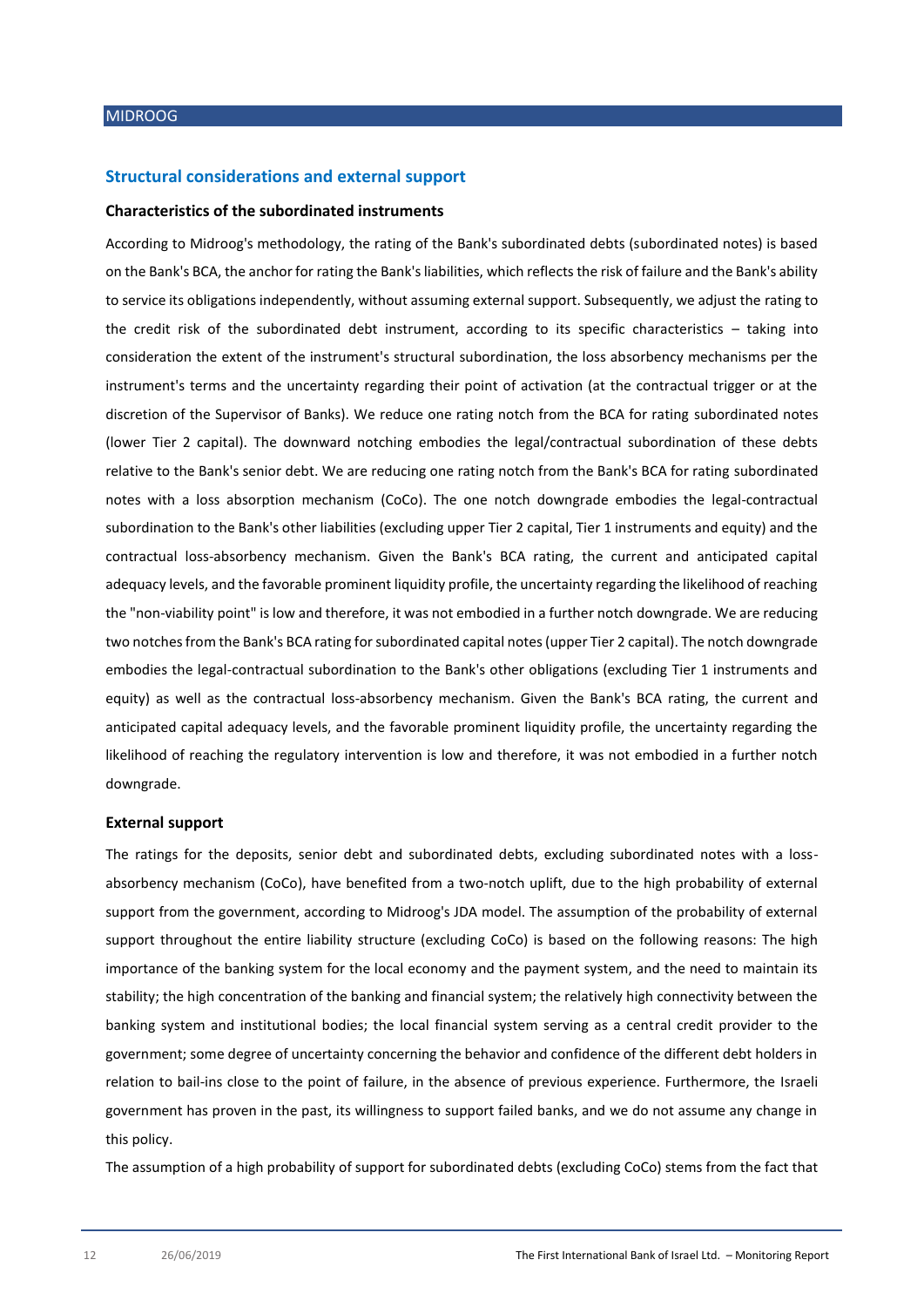no significant change has been observed in Israel's system support paradigm in recent years. To date, Israeli regulators have not had to deal with significant stress scenarios in the banking system, and unlike other regions in the world, no legislation was enacted and no directives were given that might imply that a change has occurred in subordinated debt risk from a legal standpoint. It is our understanding that the recommendations of the Committee for Dealing with Failed Banks are unlikely to include a proposal for bail-in of old subordinated debts (not recognized for Basel III purposes) also out of a desire to retain the trust of the public, who had invested in these instruments in the past assuming support, as well as due to subordinated notes inclusion of a contractual loss-absorbency mechanism (CoCo), the only tool for raising subordinated debt, while making timely repayment of old debts.

We should note that even after the weighting of external support in the rating of subordinated debts, Midroog generally maintains a minimum possible gap of at least one notch between the rating of the Bank's senior debt and the rating of its subordinated debts, reflecting the higher relative expected loss in these debts compared to the senior debt.

#### **About the Bank**

The First International Bank of Israel Ltd. Is a commercial bank, providing various banking services in Israel and abroad to retail, commercial and business customers, and constitutes the fifth largest banking group in Israel. The International Group includes, in addition to the First International Bank of Israel Ltd., Bank Massad Ltd. (held at the rate of approximately 51%). The Group also operates within the credit cards' domain through holding (28.2%) of Israel Credit Cards Ltd.

| <b>Series</b> | <b>ISN</b> | Rating      | <b>Outlook</b> | <b>Maturity</b> |
|---------------|------------|-------------|----------------|-----------------|
| ν             | 1126598    | Aa1.il      | Stable         | 10.07.2019      |
| н             | 1134212    | Aaa.il      | Stable         | 13.01.2021      |
| x             | 1121953    | Aa1.il      | Stable         | 28.01.2021      |
| D             | 1103126    | Aa1.il      | Stable         | 20.03.2021      |
|               | 1135177    | Aaa.il      | Stable         | 30.03.2021      |
| 7             | 1138585    | Aa3.il(hyb) | Stable         | 26.06.2026      |
| ΖA            | 1142058    | Aa3.il(hyb) | Stable         | 01.10.2027      |
| ZB            | 1151000    | Aa3.il(hyb) | Stable         | 12.07.2029      |

| Outstanding subordinated notes and bonds rated by Midroog*: |  |  |
|-------------------------------------------------------------|--|--|
|-------------------------------------------------------------|--|--|

*\* Had been issued by First International Issues Ltd. - a subsidiary fully owned by the Bank*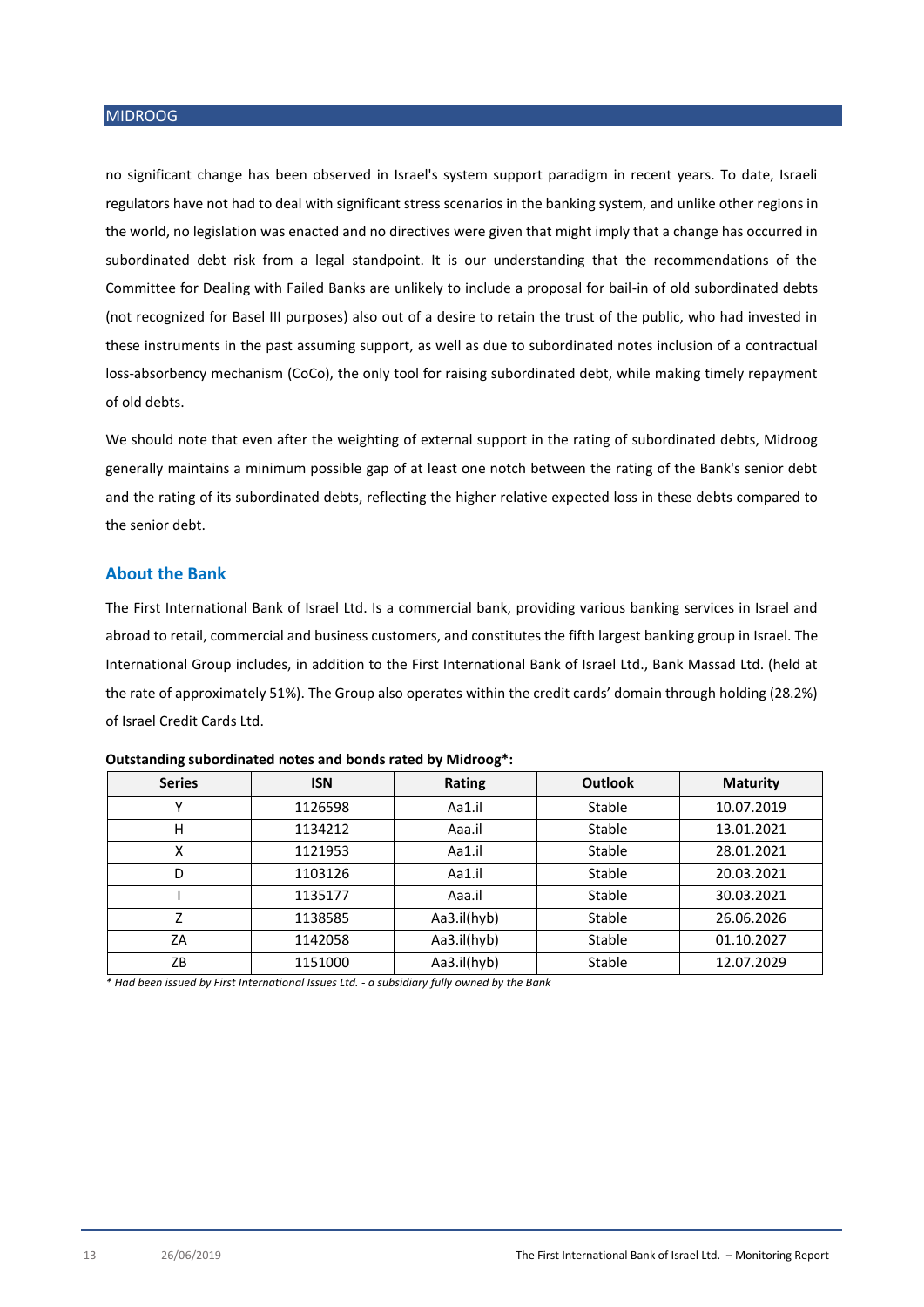## **The Baseline Credit Assessment (BCA) Score Card**

|                               |                                   |                                                                                   | As of 31.03.2019             |        |                    | Midroog forecast [1] |                                                                                     |  |
|-------------------------------|-----------------------------------|-----------------------------------------------------------------------------------|------------------------------|--------|--------------------|----------------------|-------------------------------------------------------------------------------------|--|
| Category                      | Parameter                         | Sub-parameter                                                                     | Measurement [1]              | Score  | <b>Measurement</b> | Score                | <b>Additional</b><br>considerations                                                 |  |
|                               | <b>Business</b><br>positioning    |                                                                                   |                              | aa.il  | Ĭ.                 | aa.il                | Positioning in niche<br>populations                                                 |  |
| <b>Business</b><br>profile    | <b>Revenue stability</b>          | % retail revenues                                                                 | 76%                          | aa.il  | 76%                | aa.il                | Rate of income from<br>commissions                                                  |  |
|                               | Revenue<br>diversification        | Number of business<br>lines over 15%                                              | $\overline{4}$               | aa.il  | 4                  | aa.il                | Retail sectors                                                                      |  |
|                               | Corporate<br>governance           |                                                                                   | $\overline{a}$               | aa.il  | $\overline{a}$     | aa.il                |                                                                                     |  |
|                               | <b>Risk management</b><br>policy  |                                                                                   | $\qquad \qquad \blacksquare$ | aa.il  | $\overline{a}$     | aa.il                |                                                                                     |  |
| <b>Risk</b><br>profile        | Credit portfolio<br>concentration | The largest sector<br>to core capital                                             | 119%                         | a.il   | 119%~              | a.il                 | The real estate<br>sector                                                           |  |
|                               | Credit portfolio<br>concentration | Largest borrowers<br>to core capital                                              | 52%                          | baa.il | 52%~               | baa.il               |                                                                                     |  |
|                               | <b>Market risk</b><br>appetite    | VAR limit on core<br>capital                                                      | 5%                           | aa.il  | $5\%$ ~            | aa.il                |                                                                                     |  |
| <b>Financial</b>              | <b>Asset quality</b>              | Problematic debts<br>for credit extended<br>to the public                         | 1.9%                         | aaa.il | 1.9%-2.0%          | aaa.il               | <b>Business portfolio</b><br>concentration                                          |  |
|                               |                                   | Problematic debt to<br>the capital equity<br>and provision for<br>credit losses   | 17.9%                        | aa.il  | 17.8%-18.0%        | aa.il                | The coverage ratio                                                                  |  |
|                               | Profitability                     | Net profit to<br>average assets                                                   | 0.6%                         | aa.il  | 0.6%-0.7%          | aa.il                |                                                                                     |  |
|                               |                                   | Profit before tax +<br>loan loss provisions<br>to average risk<br>weighted assets | 1.7%                         | aa.il  | 1.8%-1.9%          | aa.il                | Profit volatility                                                                   |  |
| profile                       |                                   | Efficiency ratio                                                                  | 67%                          | a.il   | 60%-65%            | a.il                 |                                                                                     |  |
|                               | Capital adequacy<br>ratios        | Tier 1 equity to risk<br>weighted assets                                          | 10.5%                        | aa.il  | 10.6%-10.8%        | aa.il                | Distance from<br>regulatory<br>requirements;<br>endurance under<br>stress scenarios |  |
|                               |                                   | Total equity to total<br>assets                                                   | 6.2%                         | a.il   | 6.1%-6.3%          | a.il                 |                                                                                     |  |
|                               | <b>Financing and</b>              | Less stable<br>financing to total<br>assets                                       | 20%                          | aa.il  | 20%~               | aa.il                | Quality of sources;<br><b>NSFR</b> ratio                                            |  |
|                               | liquidity                         | Liquid assets to<br>public deposits                                               | 37%                          | aaa.il | 37%~               | aaa.il               | <b>LCR</b> ratio                                                                    |  |
| assessment                    | Derivative baseline credit        |                                                                                   |                              |        |                    | aa2.il               |                                                                                     |  |
| <b>Actual baseline credit</b> |                                   |                                                                                   |                              |        |                    |                      |                                                                                     |  |
| assessment                    |                                   |                                                                                   |                              |        |                    | aa2.il               |                                                                                     |  |

*[1] The indices presented in the table are after Midroog adjustments and are not necessarily identical to those displayed by the company. Midroog's forecast includes Midroog's assessment in respect of the issuer in accordance with Midroog's base scenario, rather than the issuer's assessments.*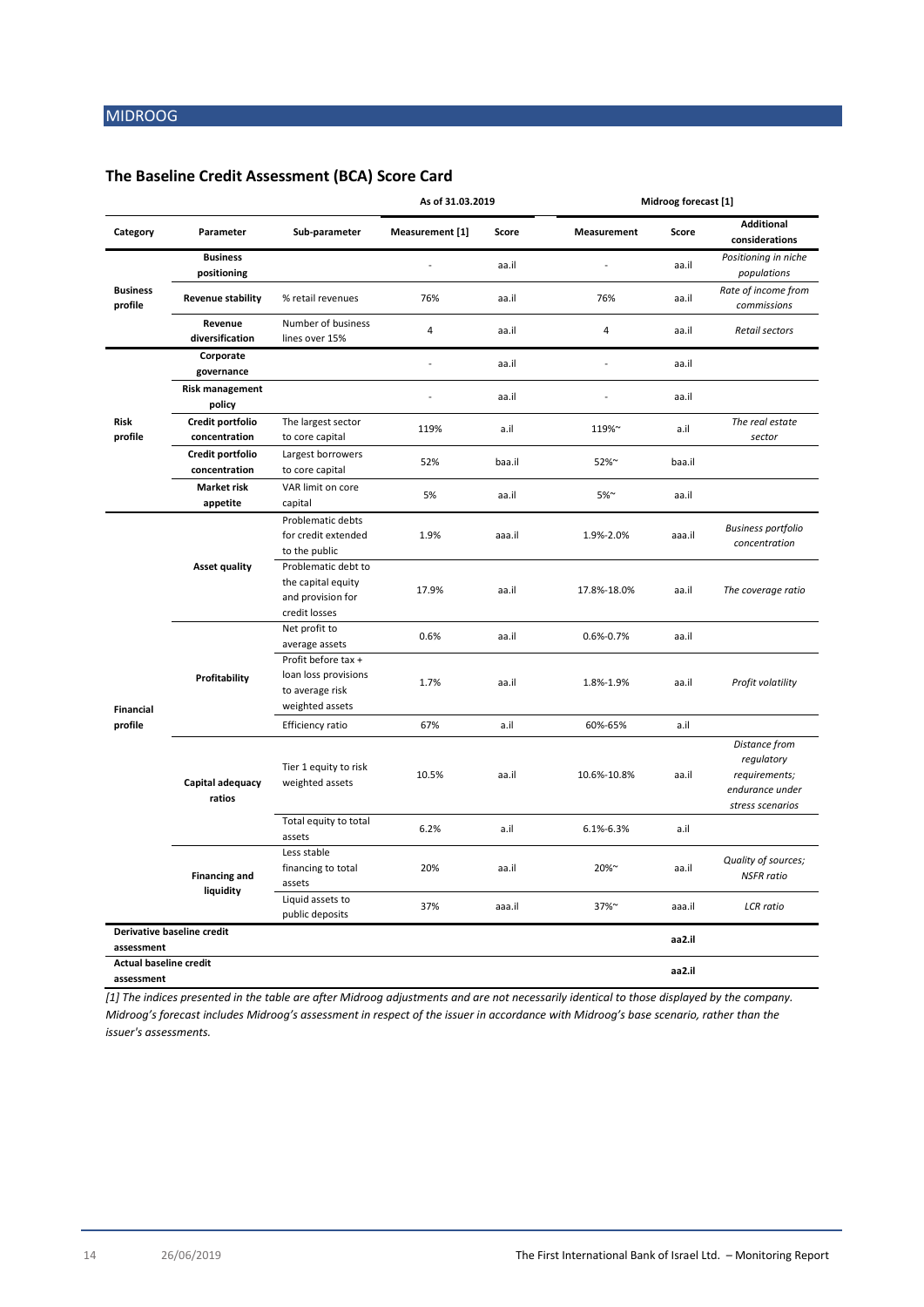## **Bank Debt Ratings**

|                                                                                                                     | <b>Baseline credit</b><br>assessment (BCA) | Owners' and/or<br>related parties'<br>support | <b>Adjusted BCA</b> | Subordination<br>and loss<br>absorption<br>mechanism | Government<br>support | Rating      |
|---------------------------------------------------------------------------------------------------------------------|--------------------------------------------|-----------------------------------------------|---------------------|------------------------------------------------------|-----------------------|-------------|
| Deposits and<br><b>Bonds</b>                                                                                        | aa2.il                                     | 0                                             | aa2.il              | 0                                                    | $+2$                  | Aaa.il      |
| <b>Subordinated</b><br>notes (lower Tier 2<br>capital)                                                              | aa2.il                                     | 0                                             | aa2.il              | $-1$                                                 | $+2$                  | Aa1.il      |
| <b>Subordinated</b><br>capital notes<br>(upper Tier 2<br>capital)                                                   | aa2.il                                     | 0                                             | aa2.il              | $-2$                                                 | $+2$                  | Aa2.il(hyb) |
| <b>Subordinated</b><br>capital notes with<br>a contractual<br>mechanism for<br>absorbing losses<br>(Tier 2 capital) | aa2.il                                     | 0                                             | aa2.il              | $-1$                                                 | $\mathbf 0$           | Aa3.il(hyb) |

## **Related Reports**

[The First International Bank of Israel Ltd.](https://www.midroog.co.il/CompanyPage.aspx?l=1&sec=2&c=7&id=207) - Related Reports

Bank Ratings - [Methodology Report March 2019](https://www.midroog.co.il/MethodologiesIndex.aspx?l=1)

[Affiliations and Holdings Chart](https://www.midroog.co.il/SitePage.aspx?l=1&id=36)

Midroog's [Rating Scale](https://www.midroog.co.il/SitePage.aspx?l=1&id=8) and Definitions

The reports are published on Midroog's website [www.midroog.co.il](http://www.midroog.co.il/)

## **General Information**

| Date of rating report:                  | 26.06.2019                                  |
|-----------------------------------------|---------------------------------------------|
| Date of last revision of the rating:    | 27.06.2018                                  |
| Date of first publication of the rating | 28.09.2006                                  |
| <b>Rating commissioned by:</b>          | The First International Bank of Israel Ltd. |
| Rating paid for by:                     | The First International Bank of Israel Ltd. |

## **Information from the Issuer**

Midroog relies in its ratings, inter alia, on information received from competent personnel at the issuer.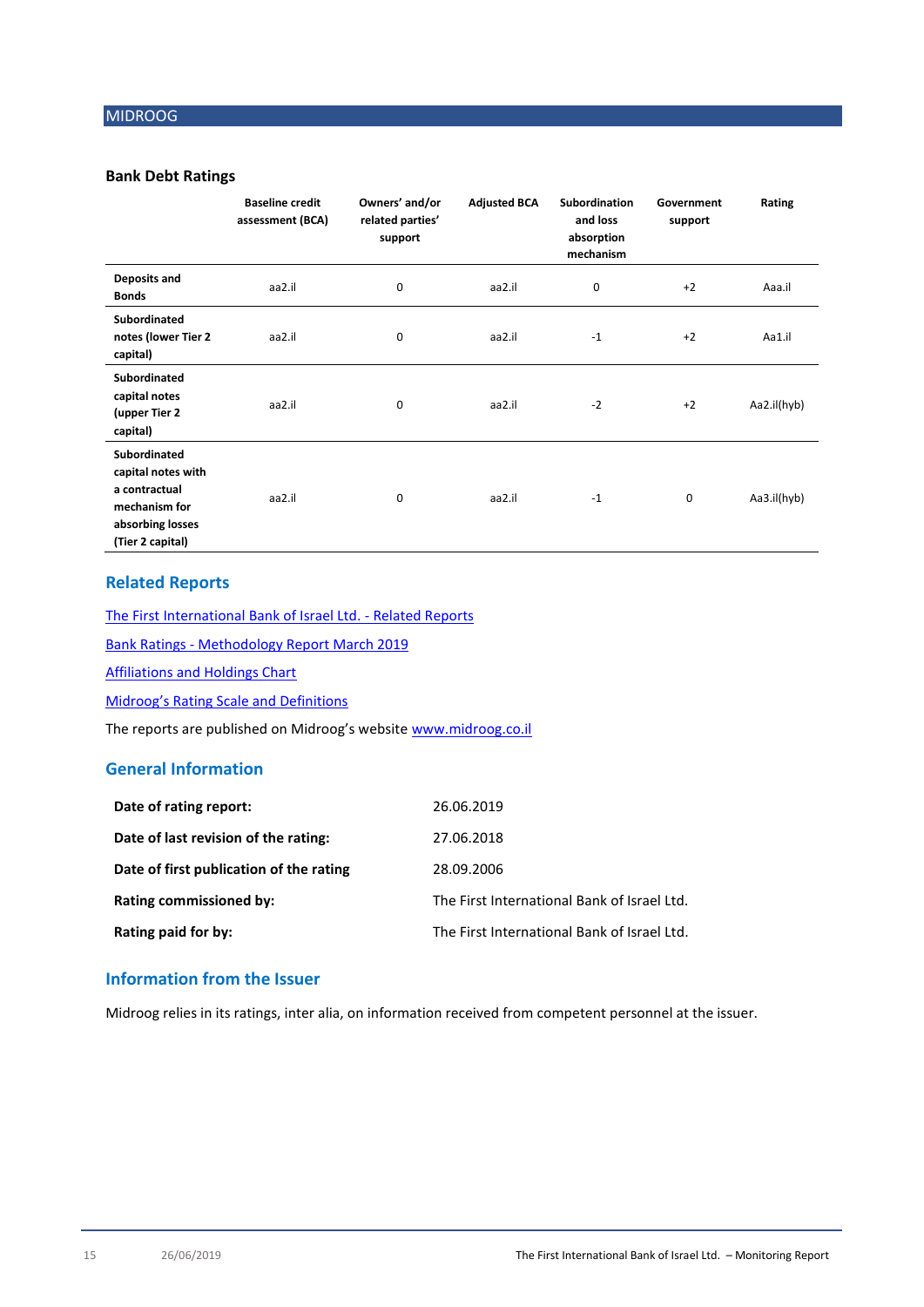## **Rating Scale for Baseline Credit Assessment (BCA)**

| aaa.il                      | Issuers or issues rated aaa.il present, according to Midroog's judgment, internal or independent<br>financial strength that is the highest compared to other domestic issuers, in absence of any<br>possibility of external support from an affiliated company or from the government.                                                                                                                                                                                                                                                            |
|-----------------------------|---------------------------------------------------------------------------------------------------------------------------------------------------------------------------------------------------------------------------------------------------------------------------------------------------------------------------------------------------------------------------------------------------------------------------------------------------------------------------------------------------------------------------------------------------|
| aa.il                       | Issuers or issues rated aa.il present, according to Midroog's judgment, internal or independent<br>financial strength that much higher compared to other domestic issuers, in absence of any<br>possibility of external support from an affiliated company or from the government.                                                                                                                                                                                                                                                                |
| a.il                        | Issuers or issues rated a.il present, according to Midroog's judgment, internal or independent<br>financial strength that is higher compared to other domestic issuers, in absence of any possibility<br>of external support from an affiliated company or from the government.                                                                                                                                                                                                                                                                   |
| baa.il                      | Issuers or issues rated baa.il present, according to Midroog's judgment, internal or independent<br>financial strength that is the intermediate compared to other domestic issuers, in absence of any<br>possibility of external support from an affiliated company or from the government and may have<br>certain speculative characteristics.                                                                                                                                                                                                   |
| ba.il                       | Issuers or issues rated ba.il present, according to Midroog's judgment, internal or independent<br>financial strength that is weak compared to other domestic issuers, in absence of any possibility of<br>external support from an affiliated company or from the government and have speculative<br>characteristics.                                                                                                                                                                                                                            |
| b.il                        | Issuers or issues rated b.il present, according to Midroog's judgment, internal or independent<br>financial strength that is very weak compared to other domestic issuers, in absence of any<br>possibility of external support from an affiliated company or from the government and have<br>significant speculative characteristics.                                                                                                                                                                                                            |
| caa.il                      | Issuers or issues rated caa.il present, according to Midroog's judgment, internal or independent<br>financial strength that is the weakest compared to other domestic issuers, in absence of any<br>possibility of external support from an affiliated company or from the government and have most<br>significant speculative characteristics.                                                                                                                                                                                                   |
| ca.il                       | Issuers or issues rated ca.il present, according to Midroog's judgment, internal or independent<br>financial strength that is extremely weak, in absence of any possibility of external support from an<br>affiliated company or from the government and are very close to default with some likelihood of<br>principal and interest recovery.                                                                                                                                                                                                    |
| c.il<br><b>B</b> <i>B</i> 2 | Issuers or issues rated c.il present, according to Midroog's judgment, internal or independent<br>financial strength that is the weakest, in absence of any possibility of external support from an<br>affiliated company or from the government and are typically in default with faint likelihood of<br>principal and interest recovery.<br>$\mathbf{A}$ . $\mathbf{A}$ . $\mathbf{A}$ . $\mathbf{A}$ . $\mathbf{A}$ . $\mathbf{A}$ . $\mathbf{A}$ . $\mathbf{A}$ . $\mathbf{A}$ . $\mathbf{A}$<br>$21 - 3$ $A = 12$ $A = 14$ $A = 14$<br>7 L.A |

Note: Midroog uses numeric variables 1,2, 2 and 3 for each of the rating categories from aa.il to caa.il. Variable '1' indicates that the debenture is at the high end of its rating category, as denoted by the letters. The variable '2' indicates that it is at the middle of its rating category; while the variable '3' indicates that the debenture is at the bottom part of its rating category, as indicated by letters.

*Midroog does not publish outlook for the baseline credit assessment (BCA) as opposed to the previous publications so as to differentiate the BCA from credit rating*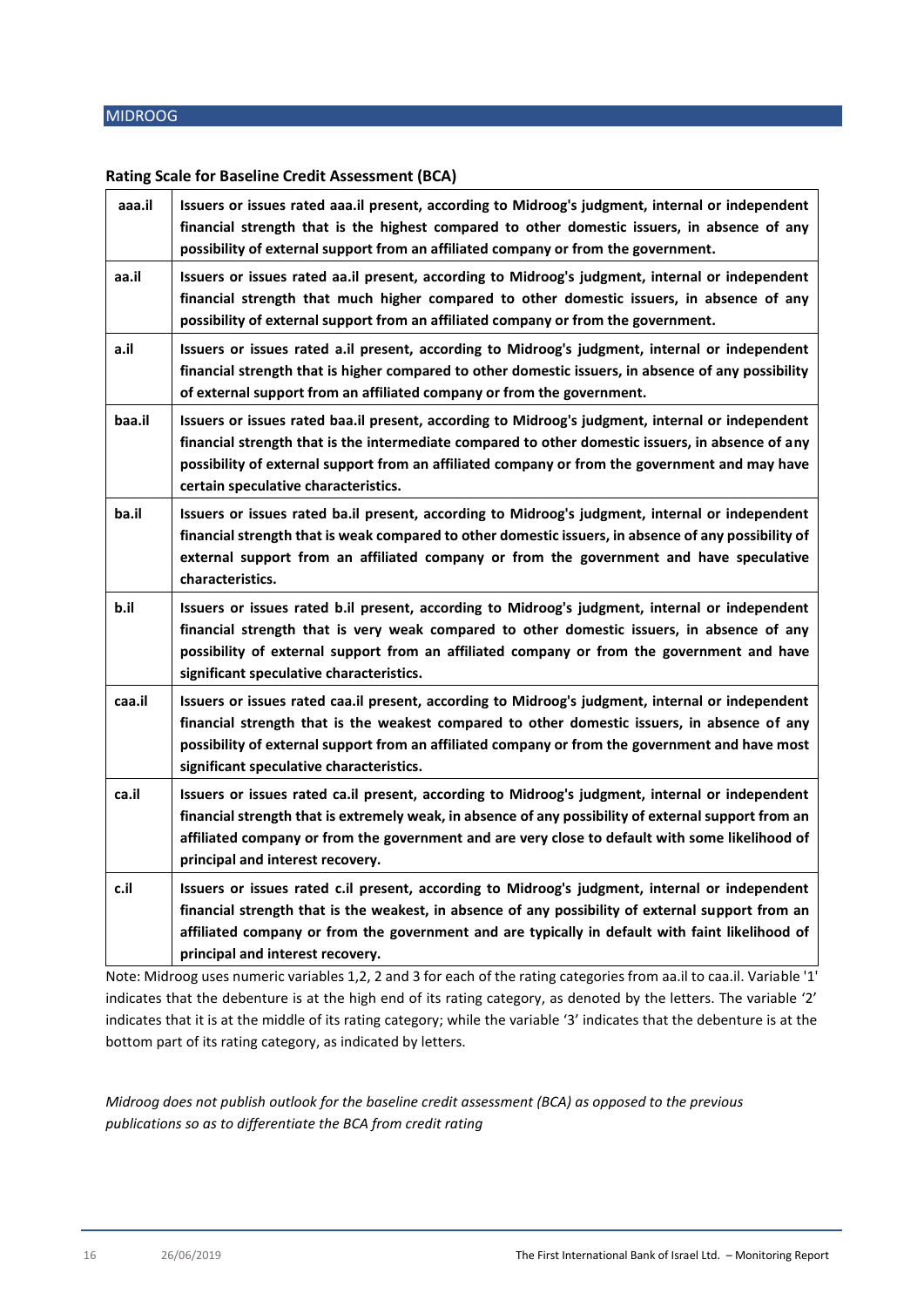## **Long-Term Rating Scale**

| Aaa.il | Issuers or issues rated Aaa.il are those that, in Midroog judgment, have highest creditworthiness<br>relative to other local issuers.                                                                      |
|--------|------------------------------------------------------------------------------------------------------------------------------------------------------------------------------------------------------------|
| Aa.il  | Issuers or issues rated Aa.il are those that, in Midroog judgment, have very strong creditworthiness<br>relative to other local issuers.                                                                   |
| A.il   | Issuers or issues rated A.il are those that, in Midroog judgment, have relatively high<br>creditworthiness relative to other local issuers.                                                                |
| Baa.il | Issuers or issues rated Baa.il are those that, in Midroog judgment, have relatively moderate credit<br>risk relative to other local issuers, and could involve certain speculative characteristics.        |
| Ba.il  | Issuers or issues rated Ba.il are those that, in Midroog judgment, have relatively weak<br>creditworthiness relative to other local issuers, and involve speculative characteristics.                      |
| B.il   | Issuers or issues rated B.il are those that, in Midroog judgment, have relatively very weak<br>creditworthiness relative to other local issuers, and involve significant speculative characteristics.      |
| Caa.il | Issuers or issues rated Caa.il are those that, in Midroog judgment, have extremely weak<br>creditworthiness relative to other local issuers, and involve very significant speculative<br>characteristics.  |
| Ca.il  | Issuers or issues rated Ca.il are those that, in Midroog judgment, have extremely weak<br>creditworthiness and very near default, with some prospect of recovery of principal and interest.                |
| C.il   | Issuers or issues rated C are those that, in Midroog judgment, have the weakest creditworthiness<br>and are usually in a situation of default, with little prospect of recovery of principal and interest. |

Note: Midroog appends numeric modifiers 1, 2, and 3 to each rating category from Aa.il to Caa.il. The modifier '1' indicates that the obligation ranks in the higher end of its rating category, which is denoted by letters. The modifier '2' indicates that it ranks in the middle of its rating category and the modifier '3' indicates that the obligation ranks in the lower end of that category, denoted by letters.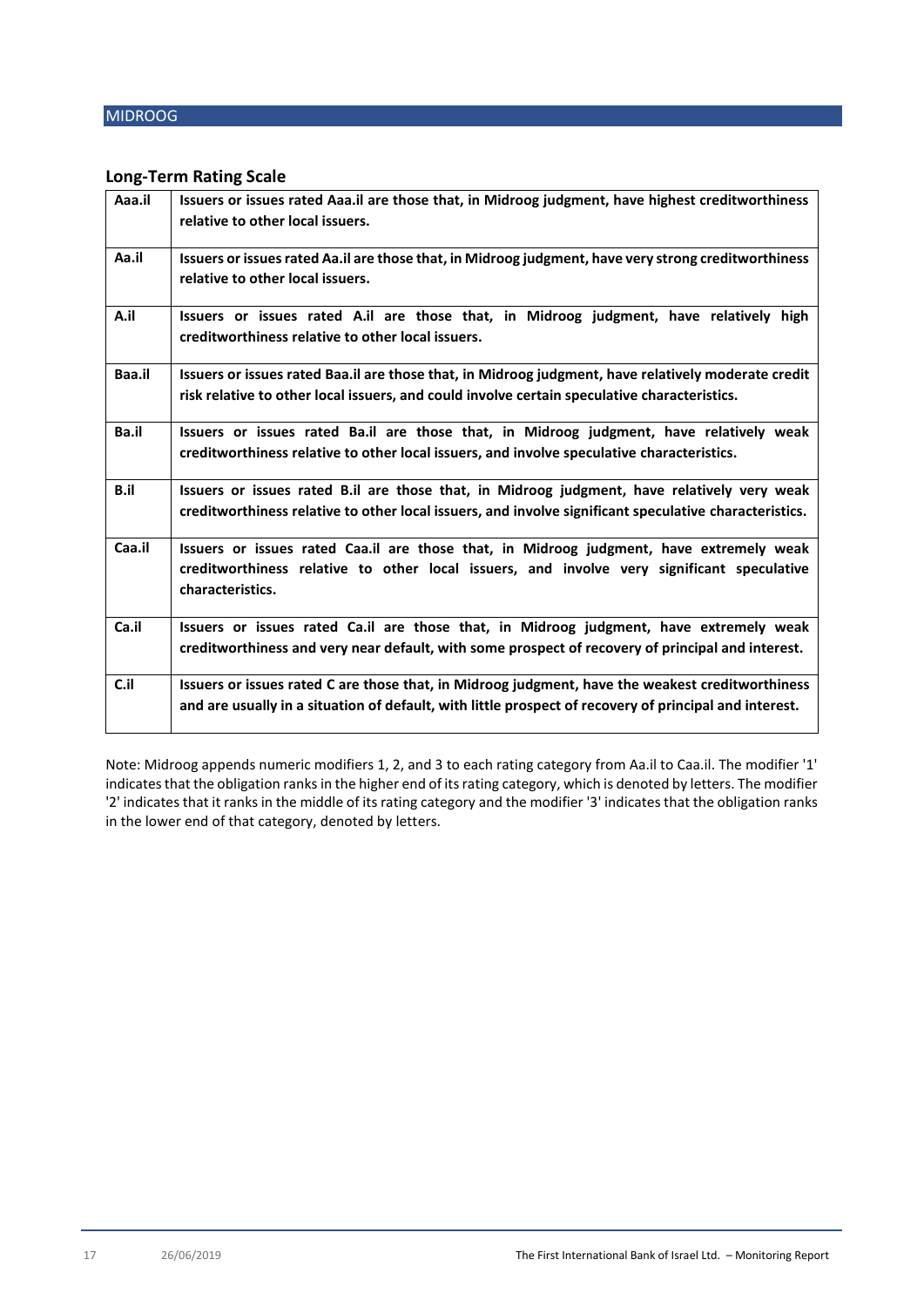## **Short-Term Rating Scale**

| $P-1$ .il | Issuers or issues rated Prime-1.il are those that, in Midroog judgment, have a very good ability to<br>meet their short-term liabilities relative to other local issuers. |
|-----------|---------------------------------------------------------------------------------------------------------------------------------------------------------------------------|
| $P-2.1$   | Issuers or issues rated Prime-2.il are those that, in Midroog judgment, have a good ability to meet<br>their short-term liabilities relative to other local issuers.      |
| $P-3.1$   | Issuers or issues rated Prime-3.il are those that, in Midroog judgment, have a moderate ability to<br>meet their short-term liabilities relative to other local issuers.  |
| NP.il     | Issuers rated Not Prime. il do not belong to any of the prime categories                                                                                                  |

## **The relationship between the long-term rating scale and the short-term rating scale**

The table below lists the long-term ratings that correspond to the short-term ratings as long-term ratings exist<sup>5</sup>

| <b>Long-term Rating</b>    | <b>Short-term Rating</b> |
|----------------------------|--------------------------|
| Aaa.il                     |                          |
| Aa1.il                     |                          |
| Aa2.il                     |                          |
| Aa <sub>3.il</sub>         | Prime-1.il               |
| A <sub>1.il</sub>          |                          |
| A2.il                      |                          |
| A3.il                      |                          |
| Baa1.il                    | Prime-2.il               |
| Baa2.il                    |                          |
| Baa3.il                    | Prime-3.il               |
| Ba1.il, Ba2.il, Ba3.il     |                          |
| <b>B1.il, B2.il, B3.il</b> |                          |
| Caa1.il, Caa2.il, Caa3.il  | <b>NotPrime</b>          |
| Ca.il                      |                          |
| C.il                       |                          |

 $\overline{\phantom{a}}$ 

<sup>5</sup> Short-term structured financing ratings are usually based on the short-term rating of the liquidity to the transaction or on the estimated free cash flow to repay the rated liability.